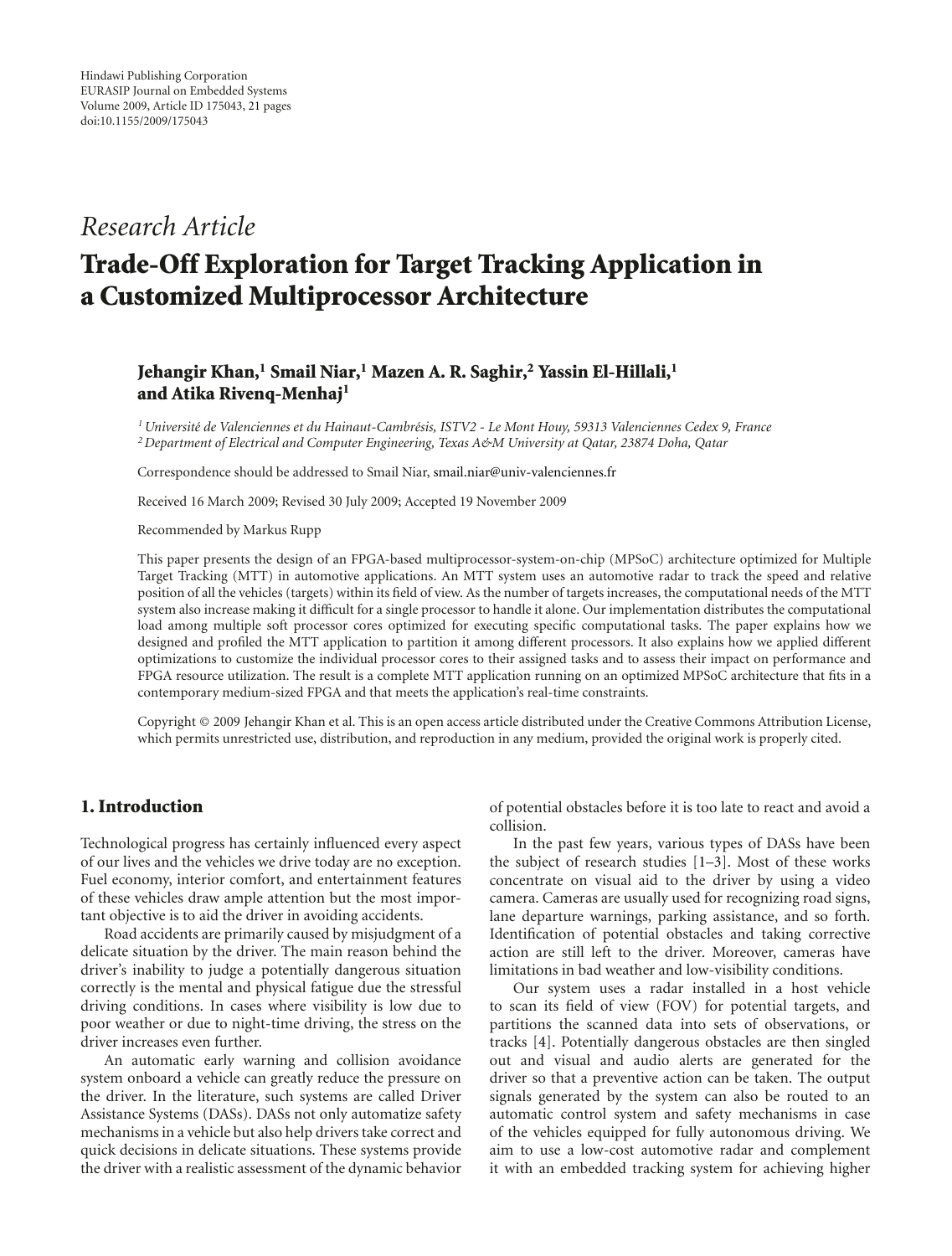performance. The objective is to reduce the cost of the system without sacrificing its accuracy and precision.

The principle contributions of this work are as follows.

- (i) design and development of a new MTT system specially adapted to the requirements of automotive safety applications,
- (ii) feasible and scalable Implementation of the system in a low-cost configurable and flexible platform (FPGA),
- (iii) optimization of the system to meet the real time performance requirements of the application and to reduce the hardware size to the minimum possible limit, this not only helps to reduce the energy consumption but also creates room for adding more functionality into the system using the same low-cost platform.

We implement our system in FPGA using a multiprocessor architecture which is inherently flexible and adaptable. FPGAs are increasingly being used as the platforms of choice for implementing complex embedded systems due to their high performance, flexibility, and fast design times. Multiprocessor architectures have also become popular for several reasons. For example, monitoring processor properties over the last three decades shows that the performance of a single processor has leveled off in the last decade. Using multiple processors with a lower frequency, results in comparable performance in terms of instructions per second to a single highly clocked processor and reduces power consumption significantly [5]. Dedicated fully hardware implementation may be useful for high-speed processing but it does not offer the flexibility and programmability desired for system evolution. Fully hardware implementations also require longer design time and are inherently inflexible. Applications with low-power requirements and hardware size constraints, are increasingly resorting to MPSoC architectures. The move to MPSoC design elegantly addresses the power issues faced on the hardware side while ensuring the speed performance.

#### **2. MTT Terminology and Building Blocks**

*2.1. Terminology.* In the context of target tracking applications, a *target* represents an obstacle in the way of the host vehicle. Every obstacle has an associated *state* represented by a vector that contains the parameters defining the target's position and its dynamics in space (e.g., its distance, speed, azimuth or elevation, etc.).

A state vector with *n* elements is called *n-state* vector. A concatenation of target states defining the target trajectory or movement history at discrete moments in time is called a *track*.

The behavior of a target can ideally be represented by its *true state*. The *true state* of a target is what characterizes the target's dynamic behavior and its position in space in a 100% correct and exact manner. A tracking system attempts to estimate the state of a target as close to this ideal state as possible. The closer a tracking system gets to the *true state*,

the more precise and accurate it is. For achieving this goal, a tracking system deals with three types of states

- (i) *The Observed State or the Observation* corresponds to the measurement of a target's state by a sensor (radar in our application) at discrete moments in time. It is one of the two representations of the *true state* of the target. The *observed state* is obtained through a *measurement model* also termed as the *observation model* (refer to Section 4.2). The *measurement model* mathematically relates the *observed state* to the *true state*, taking into account the sensor inaccuracies and the transmission channel noises. The sensor inaccuracies and the transmission noises are collectively called *measurement noise*.
- (ii) *The Predicted State or the Prediction* is the second representation of the target's *true state*. Prediction is done for the next cycle before the sensor sends the observations. It is a calculated "guess" of the target's true state before the observation arrives. The *predicted state* of a target is obtained through a *process model* (refer to Section 4.1). The *process model* mathematically relates the *predicted state* to the *true state* while taking into account the errors due to the approximations of the random variables involved in the prediction process. These errors are collectively termed as *process noise*.
- (iii) *The Estimated State or the Estimate* is the corrected state of the target that depends on both the observation and the prediction. The correction is done after the observation is received from the sensor. The *estimated state* is calculated by taking into account the variances of the observation and the prediction. To get a state that is more accurate than both the observed and predicted states, the estimation process calculates a weighted average of the observed and predicted states favoring the one with lower variance more over the one with larger variance.

In this paper, the term *scan* refers to the periodic sweep of radar field of view (FOV) giving observations of all the detected targets. The FOV is usually a conical region in space inside which an obstacle can be detected by the radar. The area of this region depends upon the radar *range* (distance) and its view angle in azimuth.

The radar *Pulse Repetition Time*(PRT) is the time interval between two successive radar scans. The PRT for the radar unit we are using is 25 ms. This is the time window within which the tracking system must complete the processing of the information received during a scan. After this interval, new observations are available for processing. As we shall see latter, the PRT puts an upper limit on the latency of the slowest module in the application.

*2.2. MTT Building Blocks.* A generalized view of a Multiple Target Tracking (MTT) system is given in Figure 1. The system can broadly be divided into two main blocks, namely *Data Association* and *Filtering & Prediction*. The two blocks work in a closed loop. The *Data Association* block is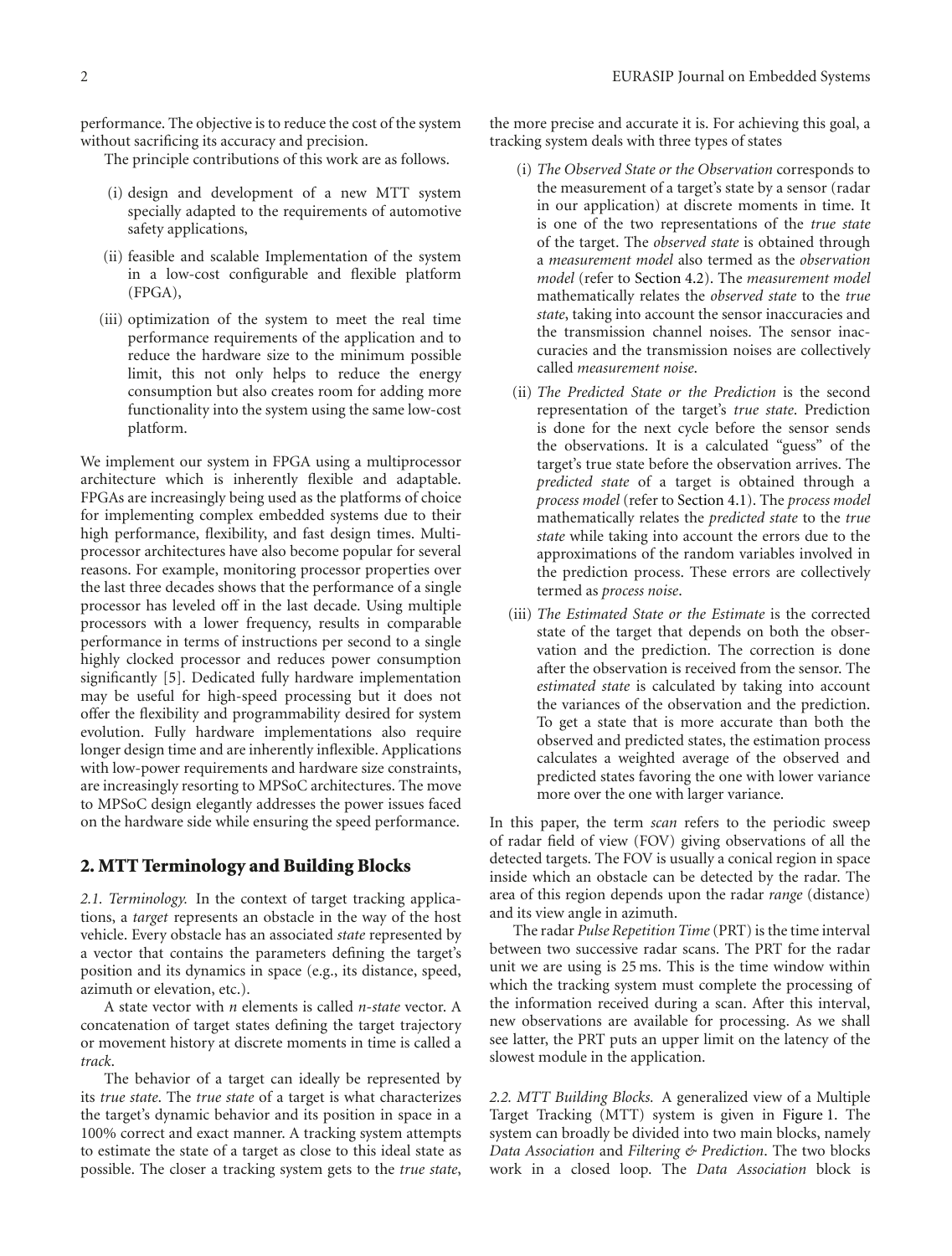

Figure 1: A simplified view of MTT.

further divided into three subblocks: *Track maintenance, Observation-to-Track Assignment* and *Gate Computation*.

Figure 1 represents a text book view of the MTT system as presented in [6, 9]. Practical implementation and internal details may vary depending on the end use and the implementation technology. For example, the *Filtering & Prediction* module may be implemented choosing from a variety of algorithms such as *α*-*β* filter [4, 6], *meanshift algorithm* [7], *Kalman Filter* [6, 8, 9], and so forth. Similarly, the *Data Association* module is usually modeled as an *Assignment Problem*. The assignment problem itself may be solved in a variety of ways, for example, by using the *Auction algorithm* [10], or the *Hungarian/Munkres algorithm* [11, 12].

The choice of algorithms for the subblocks is driven by factors like the application environment, the amount of available processing resources, the hardware size of the end product, the track precision, and the system response time, and so forth.

#### **3. Hardware Software Codesign Methodology**

For designing our system, we followed the *y*-chart codesign methodology depicted in Figure 2.

On the right hand side, the software design considerations are taken into account. This includes the choice of the programming language, the software development tools, and so forth. On the left hand side, the hardware design tools, the choice of processors, the implementation platform, and the application programming interface (API) of the processors are defined. In the middle, the MPSoC hardware is generated and the software is mapped onto the processors.

After constructing the initial architecture, its performance is evaluated. If further performance improvement is needed, we track back to the initial steps and optimize various aspects of the software and/or the hardware to achieve the desired performance. The modalities of the "track back" step are mostly dependent on the experience and expertise of the designer. For this work, we used a manual track back approach based on the profiling statistics of the application. As a part of our ongoing work, we are formalizing the design approach to help the designer in



Figure 2: The Y-chart flow for codesign.

choosing the right configuration parameters and mapping strategies.

Following the codesign methodology, we first developed our application, details of which are described in the next section. After developing the application, we move on to the architectural aspects of the system which are detailed in Section 6.

## **4. Application Design and Development: Our Approach**

As stated above, the choice of algorithms for the MTT system and the internal details are driven by various factors. We designed the application for mapping onto a multiprocessor system. A multiprocessor architecture can be exploited very efficiently if the underlying application is divided into simpler modules which can run in parallel. Moreover, simple multiple modules can be managed and improved independently of one another as long as the interfaces among them remain unchanged.

For the purpose of a modular implementation, we organized our MTT application into submodules as shown in Figure 3. The functioning of the system is explained as follows. Assuming a recursive processing as shown by the loop in Figure 1, tracks would have been formed on the previous radar scan. When new observations are received from the radar, the processing loop is executed.

In the first cycle of the loop, at most 20 of the incoming observations would simply pass through the *Gate Checker*, the *Cost Matrix Generator,* and the *Assignment Solver* on to the filters' inputs. A filter takes an observation as an inaccurate representation of the *true state* of the target, and the amount of inaccuracy of the observation depends on the measurement variance of the radar. The filter estimates the current state of the target and predicts its next state before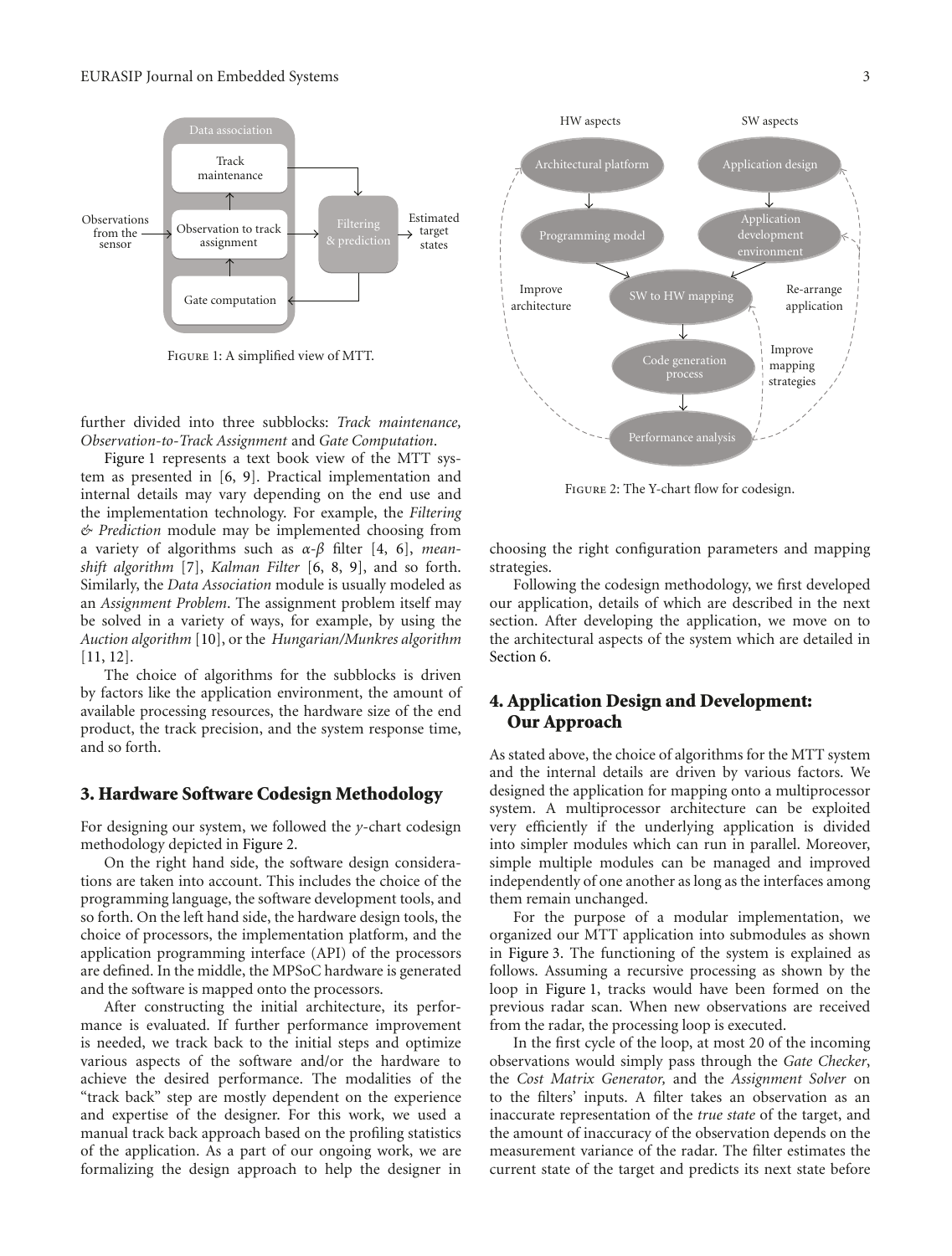

Figure 3: The Proposed MTT implementation.

the next observation is available. The estimation process and the MTT application as a whole rely on mathematical models. The mathematical models we used in our approach are detailed below.

*4.1. Process Model.* The process model mathematically projects the current state of a target to the future. This can be presented in a linear stochastic difference equation as

$$
Y_k = A Y_{k-1} + B U_k + W_{k-1}.
$$
 (1)

In (1), *Yk*−<sup>1</sup> and *Yk* are *n*-dimensional state vectors that include the *n* quantities to be estimated. Vector  $Y_{k-1}$ represents the state at scan  $k-1$ , while  $Y_k$  represents the state at scan *k*.

The  $n \times n$  matrix A in the difference equation (1) relates the state at scan  $k - 1$  to the state at scan  $k$ , in the absence of either a driving function or process noise. Matrix *A* is the assumed known *state transition matrix* which may be viewed as the coefficient of state transformation from scan *k* − 1 to scan *k*, in the absence of any driving signal and process noise. The  $n \times l$  matrix *B* relates the optional control input *U<sub>k</sub>* ∈  $\mathfrak{R}^l$  to the state  $Y_k$ , whereas  $W_{k-1}$  is zero-mean additive white Gaussian process noise (AWGN) with assumed known covariance *Q*. Matrix *B* is the assumed known control matrix, and  $U_k$  is the deterministic input, such as the relative position change associated with the host-vehicle motion.

*4.2. Measurement Model.* To express the relationship between the *true state* and the *observed state* (measured state), a measurement model is formulated. It is described as a linear expression:

$$
Z_k = HY_k + V_k. \t\t(2)
$$

Here  $Z_k$  is the measurement or observation vector containing two elements, distance *d* and azimuth angle *θ*. The 2 × *n* observation matrix *H* in the measurement equation (2) relates the current state to the measurement (observation) vector  $Z_k$ . The term  $V_k$  in (2) is a random variable representing the measurement noise.

For implementation, we chose the example case given in [8]. In the rest of the paper, the numerical values of all the matrix and vector elements are borrowed from this example. In this example, the matrices and vectors in equations (1) and (2) have the forms shown below:

$$
Y_k = \begin{bmatrix} y_{11} \\ y_{21} \\ y_{31} \\ y_{31} \end{bmatrix}, \qquad A = \begin{bmatrix} 1 & T & 0 & 0 \\ 0 & 1 & 0 & 0 \\ 0 & 0 & 1 & T \\ 0 & 0 & 0 & 1 \end{bmatrix}, \qquad Z_k = \begin{bmatrix} d \\ \theta \end{bmatrix}. \tag{3}
$$

Here  $y_{11}$  is the target range or distance;  $y_{21}$  is range rate or speed;  $y_{31}$  is the azimuth angle;  $y_{41}$  is angle rate or angular speed. In vector  $Z_k$ , the element  $d$  is the distance measurement and  $\theta$  is the azimuth angle measurement. Matrix *B* and control input *Uk* are ignored here because they are not necessary in our application.

The radar Pulse Repetition Time (PRT) is denoted by *T* and it is 0.025 seconds for the specific radar unit we are using in our project.

Having devised the process and measurement models, we need an estimator which would use these models to estimate the true state. We use the Kalman filter which is a recursive Least Square Estimator (LSE) considered to be the optimal estimator for linear systems with Additive White Gaussian Noise (AWGN) [9, 13].

*4.3. Kalman Filter.* The *Filtering & Prediction* block in Figure 3 is particularly important as the number of filters employed in this block is the same as the maximum number of targets to be tracked. In our work, we fixed this number at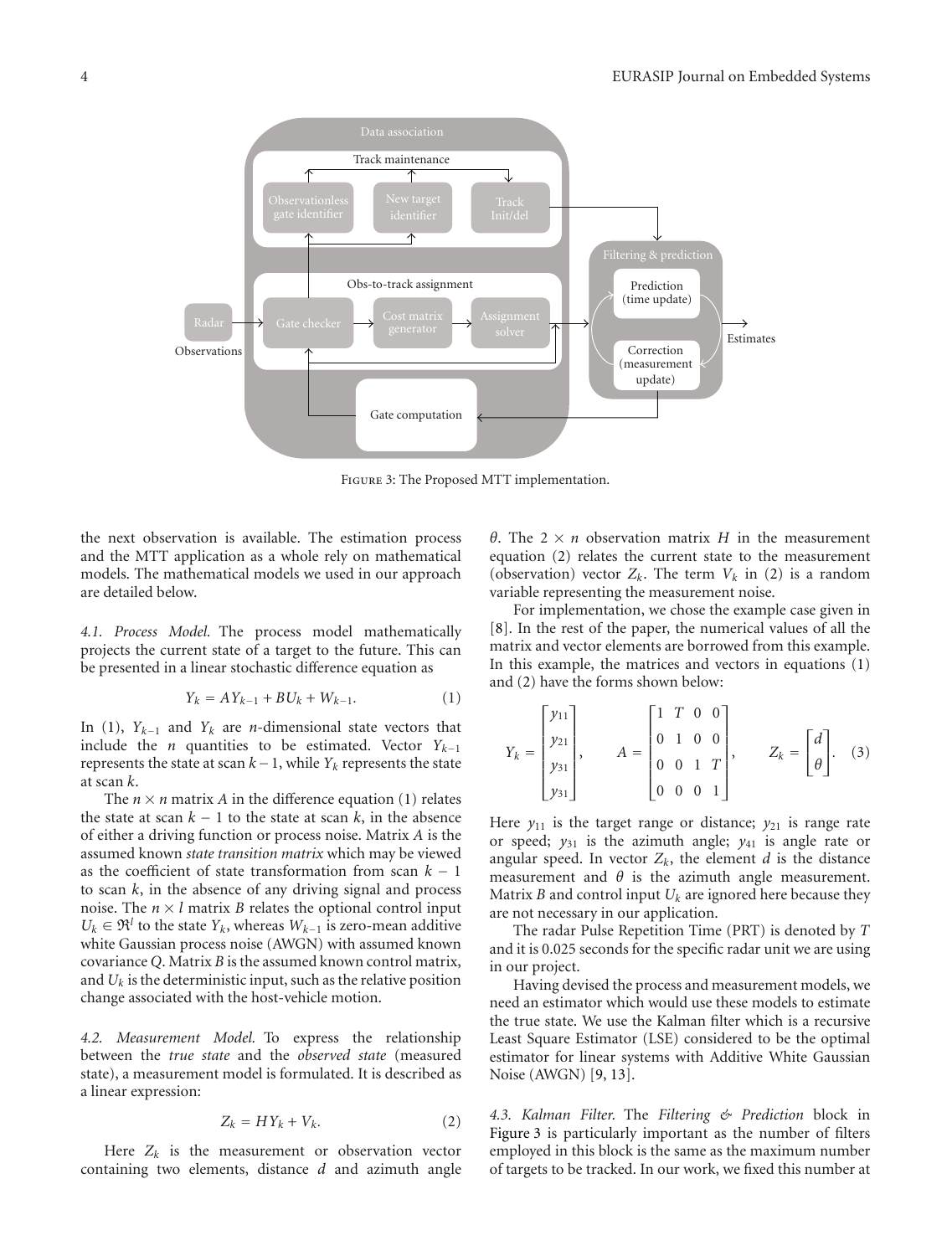20 as the radar we are using can measure the coordinates of a maximum of 20 targets. Hence this block uses 20 similar filters running in parallel. If the number of the detected targets is less than 20, the idle filters are switched off to conserve energy.

Given the process and the measurement models in (1) and (2), the Kalman filter equations are

$$
\hat{Y}_k^- = A\hat{Y}_{k-1} + BU_k,\tag{4}
$$

$$
P_k^- = AP_{k-1}A^T + Q,
$$
 (5)

$$
K = P_k^- H^T \Big( H P_k^- H^T + R \Big)^{-1}, \tag{6}
$$

$$
\widehat{Y}_k = \widehat{Y}_k^- + K\left(Z_k - H\widehat{Y}_k^-\right),\tag{7}
$$

$$
P_k = (I - KH)P_k^-.
$$
\n<sup>(8)</sup>

Here  $Y_k^-$  is the state prediction vector;  $Y_{k-1}$  is the state estimation vector, *K* is the Kalman gain matrix,  $P_k^-$  is the prediction error covariance matrix, *Pk* is the estimation error covariance matrix and *I* is an identity matrix of the same dimensions as *Pk*. Matrix *R* represents the measurement noise covariance and it depends on the characteristics of the radar.

The newly introduced vectors and matrices in (4) to (8) have the following forms:

$$
\hat{Y}_k = \begin{bmatrix} \hat{y}_{11} \\ \hat{y}_{21} \\ \hat{y}_{31} \\ \hat{y}_{41} \end{bmatrix}, \qquad \hat{Y}_k^- = \begin{bmatrix} \hat{y}_{11}^- \\ \hat{y}_{21}^- \\ \hat{y}_{31}^- \\ \hat{y}_{41} \end{bmatrix}, \qquad H = \begin{bmatrix} 1 & 0 & 0 & 0 \\ 0 & 0 & 1 & 0 \end{bmatrix},
$$
\n
$$
R = \begin{bmatrix} r_{11} & r_{12} \\ r_{21} & r_{22} \end{bmatrix} = \begin{bmatrix} 10^6 & 0 \\ 0 & 2.9 \times 10^{-4} \end{bmatrix}, \qquad (9)
$$
\n
$$
Q = \begin{bmatrix} q_{11} & q_{12} & q_{13} & q_{14} \\ q_{21} & q_{22} & q_{23} & q_{24} \\ q_{31} & q_{32} & q_{33} & q_{34} \\ q_{41} & q_{42} & q_{43} & q_{44} \end{bmatrix} = \begin{bmatrix} 0 & 0 & 0 & 0 \\ 0 & 330 & 0 & 0 \\ 0 & 0 & 0 & 1.3 \times 10^{-8} \end{bmatrix}.
$$

Here  $Y_{11}^-$  is the range prediction,  $Y_{21}^-$  is the speed prediction,  $Y_{31}^-$  is the azimuth angle prediction,  $Y_{41}^-$  is the angular speed prediction,  $\hat{Y}_{11}$  is the range estimate,  $\hat{Y}_{21}$  the speed estimate,  $\hat{Y}_{31}$  is the angle estimate and lastly  $\hat{Y}_{41}$  is the angular speed estimate, all for instant *k*.

Matrices *K* and  $P_k^-$  have the following forms:

$$
K = \begin{bmatrix} k_{11} & k_{11} \\ k_{21} & k_{122} \\ k_{31} & k_{32} \\ k_{41} & k_{42} \end{bmatrix}, \qquad P_{k}^{-} = \begin{bmatrix} p_{11}^{-} & p_{21}^{-} & p_{31}^{-} & p_{41}^{-} \\ p_{21}^{-} & p_{22}^{-} & p_{23}^{-} & p_{24}^{-} \\ p_{31}^{-} & p_{32}^{-} & p_{33}^{-} & p_{34}^{-} \\ p_{41}^{-} & p_{42}^{-} & p_{43}^{-} & p_{44}^{-} \end{bmatrix}.
$$
 (10)

Matrix  $P_k$  is similar in form to  $P_k^-$  except for the superscript "−".The scan index *k* has been ignored in the



Figure 4: The Kalman filter.

elements of these matrices and vectors for the sake of notational simplicity. The Kalman filter cycles through the *prediction-correction* loop shown pictorially in Figure 4. In the prediction step (also called time update), the filter predicts the next state and the error covariance associated with the state prediction using (4) and (5), respectively. In the correction step (also called measurement update), it calculates the filter gain, estimates the current state and the error covariance of the estimation using (6) through (8), respectively.

Figure 5 shows the position of a target estimated by the Kalman filter against the true position and the observed position (measured by the radar). The efficacy of the filter can be appreciated by fact that the estimated position follows the true position very closely as compared with the observed position after the 20 transitional iterations.

In the case of a system dedicated to tracking a single target, the estimated state given by the filter would be used to null the offset between the current pointing angle of the radar and the angle at which the target is currently situated. This operation would need a control loop and an actuator to correct the pointing angle of the radar. But since we are dealing with multiple targets at the same time, we have to identify which of the incoming observed states to associate with the predicted states to get the estimation for each target. This is the job of data association function. The data association submodules are explained one by one in the following sections.

*4.4. Gate Computation.* The first step in data association is the gate computation. The *Gate Computation* block receives the predicted states  $\hat{Y}_k^-$  and the predicted error covariance  $P_k^$ from the Kalman Filters for all the currently known targets. Using these two quantities the *Gate Computation* block defines the probability gates which are used to verify whether an incoming observation can be associated with an existing target. The predicted states *<sup>Y</sup>*<sup>−</sup> *<sup>k</sup>* are located at the center of the gates. The dimensions of the gates are proportional to the prediction error covariance  $P_k^-$ . If the *innovation* " $Z_k - HY_k^+$ " (also called the *residual*) for an observation, is greater than the gate dimensions, the observation fails the gate and hence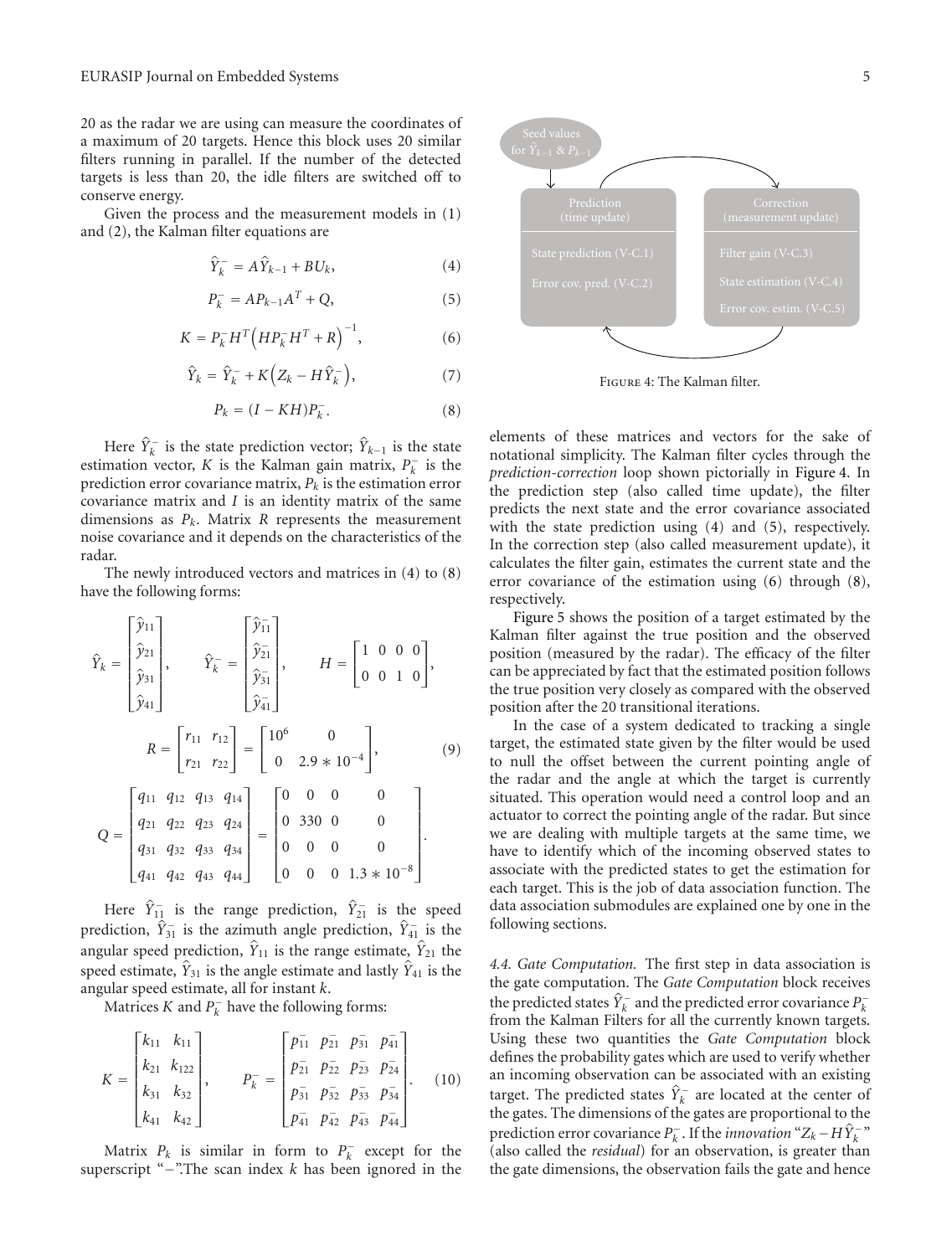![](_page_5_Figure_1.jpeg)

Figure 5: Estimated target position.

it cannot be associated with the concerned prediction. If an observation passes a gate, then it may be associated with the prediction at the center of that gate. In fact, observations for more than one targets may pass a particular gate. In such cases all these observations are associated with the single prediction. The *Gating* process may be viewed as the first level of "screening out" the unlikely prediction-observation associations. In the second level of screening, namely the assignment solver (discussed latter in Section 4.7), a strictly one-to-one coupling is established between observations and predictions.

The gate computation model is summarized as follows.

Define  $\tilde{Y}$  to be the *innovation* or the *residual* vector ( $Z_k$  −  $H\ddot{Y}_k^-$ ). In general, for a track *i*, the residual vector is

$$
\widetilde{Y}_i = Z_k - H \widetilde{Y}_i^-.
$$
\n(11)

Now define a rectangular region such that an observation vector  $Z_k$  (with elements  $z_{kl}$ ) is said to satisfy the gate of a given track if all elements  $\widetilde{\gamma}_{il}$  of residual vector  $\widetilde{Y}_i$  satisfy the relationship

$$
\left| Z_{kl} - H \hat{Y}_{il}^- \right| = \left| \tilde{Y}_{il} \right| \le K_{Gl} \sigma_r. \tag{12}
$$

In (11) and (12), *i* is an index for track *i*, *G* is gate and *l* is replaced either by *d* or by *θ*, whichever is appropriate (see (17) and (18)). The term *σr* is the *residual standard deviation* and is defined in terms of the *measurement variance*  $\sigma_z^2$  and *prediction variance*  $\sigma_{y_k}^2$ . A typical choice for  $K_{Gl}$  is  $[K_{Gl} \geq 2.0]$ . This large shall is for the proof situation to translate and the proof. 3*.*0]. This large choice of gating coefficient is typically made in order to compensate for the approximations involved in modeling the target dynamics through the Kalman filter covariance matrix [4]. This concept comes from the famous *3 sigma rule* in statistics.

In its matrix form for scan  $k$  and track  $i$ , (11) can be simplified down to

$$
\widetilde{Y}_{ik} = \begin{bmatrix} \widetilde{y}_{ik11} \\ \widetilde{y}_{ik21} \end{bmatrix} = \begin{bmatrix} d_i - \widehat{y}_{k11}^- \\ \theta_i - \widehat{y}_{k31}^- \end{bmatrix} .
$$
\n(13)

Consequently (12) gives

$$
\begin{vmatrix} \widetilde{y}_{ik11} \\ \widetilde{y}_{ik21} \end{vmatrix} \le K_{Gl} \sigma_r.
$$
 (14)

The residual standard deviations for the two state vector elements are defined as follows

$$
\sigma_{rd} = \sqrt{r_{11} + p_{22}},\tag{15}
$$

$$
\sigma_{r\theta} = \sqrt{r_{22} + p_{44}}.\tag{16}
$$

From (14), (15), and (16), we get

$$
\left|\widetilde{y}_{ik11}\right| = \left|\widetilde{y}_{ikd}\right| \le 3.0\sqrt{r_{11} + p_{22}}
$$
 (17)

$$
\left|\widetilde{y}_{ik21}\right| = \left|\widetilde{y}_{ik\theta}\right| \le 3.0\sqrt{r_{22} + p_{44}}
$$
 (18)

Equations (17) and (18) together put the limits on the residuals  $\widetilde{\gamma}_{ikd}$  and  $\widetilde{\gamma}_{ik\theta}$ . In other words, the difference between an incoming observation and prediction for track *i* must comply with (17) and (18) for the observation to be assigned to track *i*. The Gate Checker subfunction, explained next, tests all the incoming observations for this compliance.

*4.5. Gate Checker.* The *Gate Checker* tests whether an incoming observation fulfills the conditions set in (17) and (18). Incoming observations are first considered by the *Gate Checker* for updating the states of the known targets. Gate checking determines which *observation-to-prediction* pairings are probable. At this stage the pairing between the predictions and the observations are not done in a strictly one-to-one fashion. A single observation may be paired with several predictions and vice versa, if (17) and (18) are complied with. In effect, the *Gate Checker* sets or resets the binary elements of an *N* ×*N* matrix termed as the *Gate Mask* matrix *M* where *N* is the maximum number of targets to be tracked,

$$
M = \begin{bmatrix} m_{11} & m_{12} & \cdots & m_{1N} \\ m_{21} & m_{22} & \cdots & m_{2N} \\ \vdots & \vdots & \cdots & \vdots \\ m_{N1} & m_{N2} & \cdots & m_{NN} \end{bmatrix}
$$
 observations,  

$$
m_{ij} = \begin{cases} 1 & \text{if obs } i \text{ obey (V-D.7) & (V6D.8) for track } j, \\ 0 & \text{otherwise.} \end{cases}
$$
 (19)

If an observation *i* fulfills both the conditions of (17) and (18) for a prediction *j*, the corresponding element  $m_{ij}$  of matrix *M* is set to 1 otherwise it is reset to 0. Matrix *M* would typically have more than one 1 *s* in a column or a row. The ultimate goal for estimating the states of the targets is to have only one '1' in a row or a column for a one-to-one coupling of observations and predictions. To achieve this goal, the first step is to attach a cost to every possible coupling. This is done by the *Cost Generator* block explained next.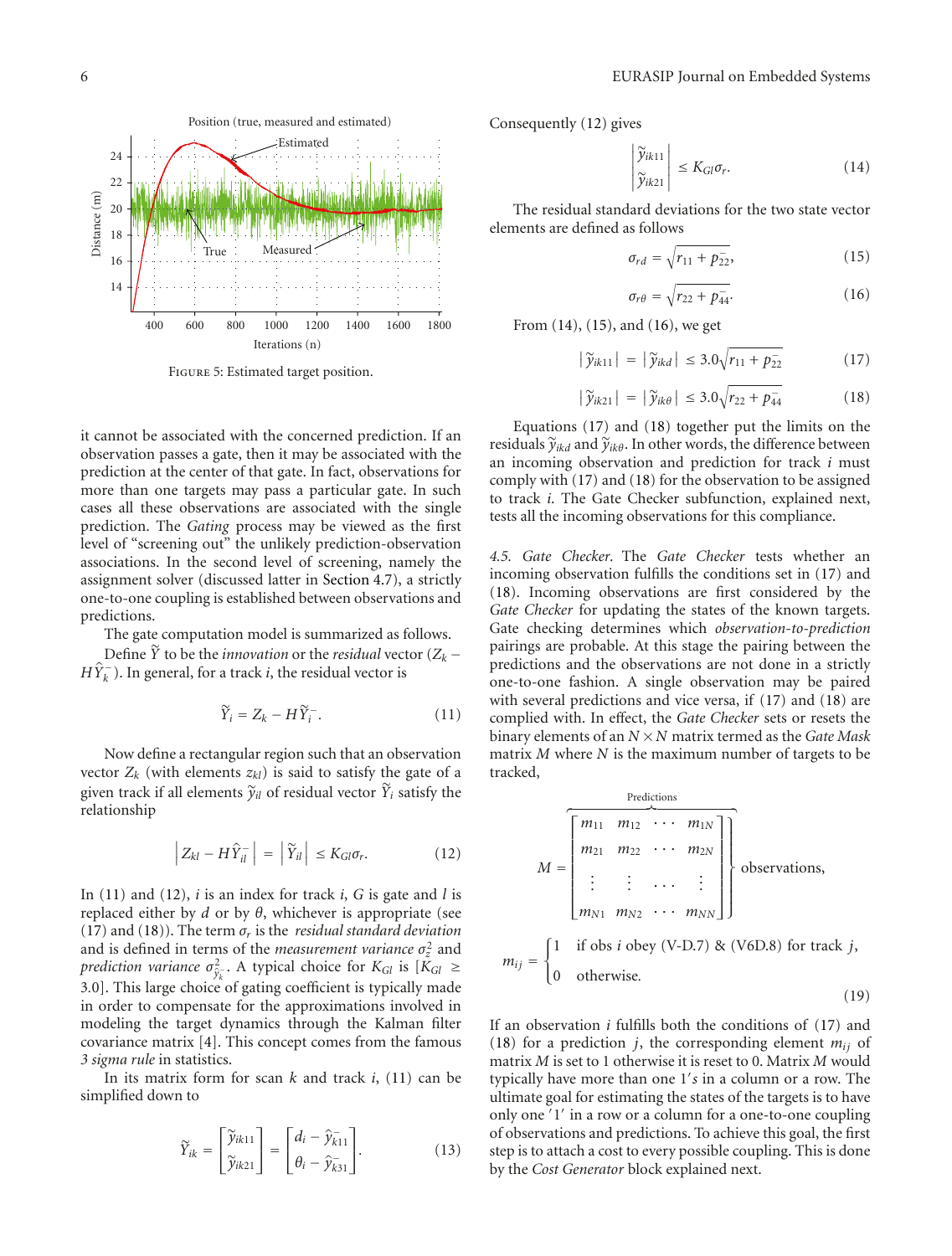*4.6. Cost Matrix Generator.* The *Mask matrix* is passed on to the *Cost Matrix Generator* which attributes a cost to each pairing. The costs associated with all the pairings are put together in a matrix called the *Cost Matrix C*.

The cost *cij* for associating an observation *i* with a prediction *j* is the statistical distance  $d_{ij}^2$  between the observation and the prediction when *mij* is 1. The cost is an arbitrarily large number when *mij* is 0. The statistical distance  $d_{ij}^2$  is calculated as follows.

Define

$$
S_{ij} = HP_k^-H^T + R.\t\t(20)
$$

Here *i* is an index for observation *i* and *j* is the index for prediction  $j$  in a scan,  $S_{ij}$  is the residual covariance matrix. The statistical distance  $d_{ij}^2$  is the norm of the residual vector,

$$
d_{ij}^2 = \widetilde{Y}_{ij}^T S_{ij}^{-1} \widetilde{Y}_{ij}
$$
 (21)

$$
C = \begin{bmatrix} c_{11} & c_{12} & \cdots & c_{1N} \\ c_{21} & c_{22} & \cdots & c_{2N} \\ \vdots & \vdots & \cdots & \vdots \\ c_{N1} & c_{N2} & \cdots & c_{NN} \end{bmatrix}
$$
 Observations (22)  

$$
c_{ij} = \begin{cases} \text{Arbitrary large number} & \text{if } m_{ij} \text{ is 0} \\ d_{ij}^2 & \text{if } m_{ij} \text{ is 1} \end{cases}
$$

Equation (20) can be written in its matrix form and simplified down to

$$
S_{ij} = \begin{bmatrix} p_{11}^- + r_{11} & p_{13}^- \\ p_{31}^- & p_{33}^- + r_{22} \end{bmatrix} .
$$
 (23)

Using (13), (21), and (23),  $d_{ij}^2$  is calculated as follows:

$$
d_{ij}^2 = \frac{\begin{bmatrix} \tilde{y}_{ik11} & \tilde{y}_{ik21} \end{bmatrix} \begin{bmatrix} p_{33}^2 + r_{22} & -p_{13}^- \\ -p_{31}^- & p_{11}^- + r_{11} \end{bmatrix} \begin{bmatrix} \tilde{y}_{ik11} \\ \tilde{y}_{ik21} \end{bmatrix}}{\left( (p_{11}^- + r_{11}) + (p_{33}^- + r_{22}) - p_{11}^- + p_{33}^- \right)}.
$$
 (24)

Recall here that  $\widetilde{y}_{ik11} = \widetilde{y}_{ikd}$  and  $\widetilde{y}_{ik21} = \widetilde{y}_{ik\theta}$ .

The cost matrix demonstrates a conflict situation where several observations are candidates to be associated with a particular prediction and vice versa. A conflict situation is illustrated in Figure 6.

The three rectangles represent the gates constructed by the Gate Computation module. The predicted states are situated at the center of the gates. Certain parts of the three gates overlap one another. Some of the incoming observations would fall into these overlapping regions of the gates. In such cases all the predictions at the center of the concerned gates are eligible candidates for association with the observations falling in the overlapping regions. The

![](_page_6_Figure_15.jpeg)

Figure 6: Conflict situation in data association.

mask matrix *M* and the cost matrix *C* corresponding to this situation are shown below,

$$
M = \begin{bmatrix} 0 & 1 & 0 \\ 1 & 0 & 0 \\ 1 & 1 & 1 \end{bmatrix}
$$
 Observations,  
\n
$$
C = \begin{bmatrix} \infty & d_{12}^2 & \infty \\ d_{21}^2 & \infty & \infty \\ d_{31}^2 & d_{32}^2 & d_{33}^2 \end{bmatrix}
$$
 Observations. (25)

The prediction with the smallest statistical distance  $d_{ij}^2$ from the observation is the strongest candidate. To resolve these kinds of conflicts, the cost matrix is passed on to the *Assignment Solver* block which treats it as the assignment problem [10, 12].

*4.7. Assignment Solver.* The assignment solver determines the finalized one-to-one pairing between predictions and observations. The pairings are made in a way to ensure minimum total cost for all the finalized pairings. The assignment problem is modeled as follows.

Given a cost matrix *C* with elements *cij*, find a matrix  $X = [x_{ij}]$  such that

$$
C = \sum_{i=1}^{n} \sum_{j=1}^{m} c_{ij} x_{ij}
$$
 is minimized (26)

subject to:

$$
\sum_{i} x_{ij} = 1, \quad \forall j,
$$
\n
$$
\sum_{j} x_{ij} = 1, \quad \forall i.
$$
\n(27)

Here  $x_{ij}$  is a binary variable used for ensuring that an observation is associated with one and only one prediction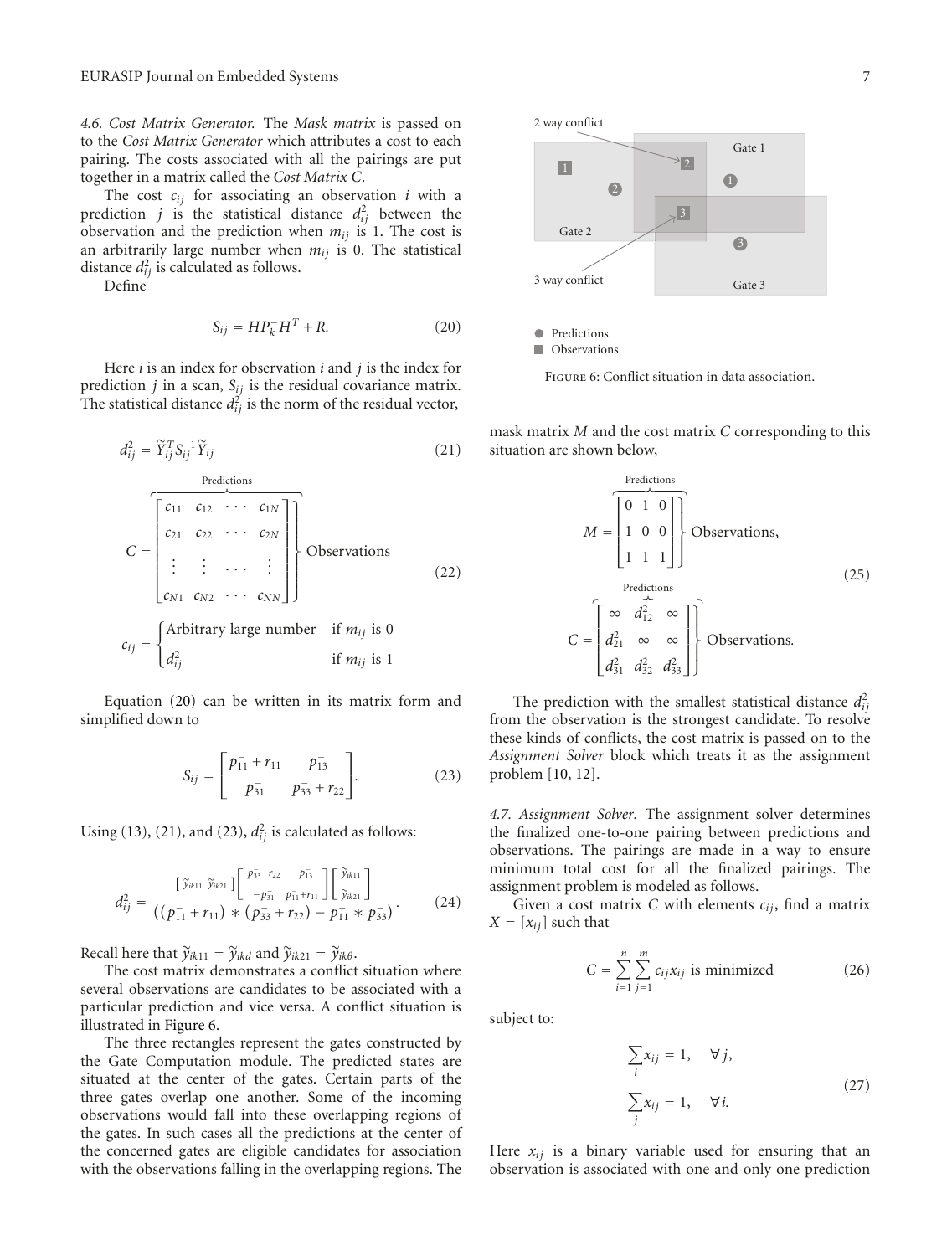and a prediction is associated with one and only one observation. This requires  $x_{ij}$  to be either 0 or 1, that is,  $x_{ii} \in \{0, 1\}.$ 

Matrix *X* can be found by using various algorithms. The most commonly used among them are the *Munkres algorithm* [12] and the *Auction algorithm* [10]. We use the former in our application due to its inherent modular structure.

Matrix *X* below shows a result of the *Assignment Solver* for a  $4 \times 4$  cost matrix. It shows that observation 1 is to be paired with prediction 3, observation 2 with prediction 1 and so on:

$$
X = \begin{bmatrix} 0 & 0 & 1 & 0 \\ 1 & 0 & 0 & 0 \\ 0 & 0 & 0 & 1 \\ 0 & 1 & 0 & 0 \end{bmatrix}
$$
 Observations. (28)

The finalized *observation-prediction* pairs are passed on to the the relevant Kalman filters to start a new cycle of the loop for estimating the current states of the targets, predicting their next states and the error covariances associated with these states.

All the steps IV-C through IV-G are repeated indefinitely in the loop in Figure 3. However, there are certain cases where some additional steps have to be taken too. Together these steps are called *Track Maintenance*. The *Track Maintenance* and the circumstances where it becomes relevant are explained in the next section.

#### *4.8. Track Maintenance.* The *Track Maintenance* block consists of three functions namely the *New Target Identifier*, the *obs-less Gate Identifier* and the *Track Init/Del*.

In real conditions there would be one or more targets detected in a scan which did not exist in the previous scans. On the other hand there would be situations where one or more of the already known targets would no longer be in the radar range. In the first case we have to ensure if it is really a new target or a *false alarm*. The *New target Identification* subblock takes care of such cases. In the latter case we have to ascertain that the target has really disappeared from the radar FOV. The *Observation-less Gate Identification* subblock is responsible for dealing with such situations.

A new target is identified when its observation fails all the already established gates, that is, when all the elements of a row in the *Gate Mask* matrix *M* are zero. Such observations are candidates for initiating new tracks after confirmation. The confirmation strategies we use in our work are based on empirical results cited in [4]. In this work, 3 observations out of 5 scans for the same target initiate a new track. The *new target identifier* starts a counter for the newly identified target. If the counter reaches 3 in five scans, the target is confirmed and a new track is initiated for it. The counter is reset every five scans thus effectively forming a sliding window.

The disappearance of a target means that, no observations fall in the gate built around its predicted state. This is indicated when an entire column of the *Mask matrix* is filled with zeros. The tracks for such targets have to be deleted after confirmation of their disappearance. The disappearance is confirmed if the concerned gates go without an observation for 3 consecutive scans out of 5. The *obs-less gate identifier* starts a counter when an empty gate is detected. If the counter reaches 3 in three consecutive scans out of 5, the disappearance of the target is confirmed and its track is deleted from the list. The counter is reset every five scans.

The *Track Init/Del* function prompts the system to initiate new tracks or to delete existing ones when needed.

#### **5. Implementation Platform and the Tools**

For the system under discussion we work with Altera's NiosII development kit StratixII edition as the implementation platform. The kit is built around Altera's StratixII EP2S60 FPGA.

*5.1. Design Tools.* The NiosII development kits are complemented with Altera's Embedded Design Suite (EDS). The EDS offers a user friendly interface for designing NiosII based multiprocessor systems. A library of readyto-use peripherals and customizable interconnect structure facilitates creating complex systems. The EDS also provides a comprehensive API for programming and debugging the system. The NiosII processor can easily be reinforced with custom hardware accelerators and/or custom instructions to improve its performance. The designer can choose from three different implementations of the NiosII processor and can add or remove features according to the requirements of the application.

The EDS consists of the three tools, namely the QuartusII, the SOPC Builder and the NiosII IDE.

The system design starts with creating a QuartusII project. After creating a project, the user can invoke the SOPC Builder tool from within the QuartusII. The designer chooses processors, memory interfaces, peripherals, bus bridges, IP cores, interface cores, common microprocessor peripherals and other system components from the SOPC Builder IP library. The designer can add his/her own custom IP blocks and peripherals to the SOPC Builder component library. Using the SOPC Builder, the designer generates the Avalon switch fabric that contains all the decoders, arbiters, data path, and timing logic necessary to bind the chosen processors, peripherals, memories, interfaces, and IP cores.

Once the system integration is complete, RTL code is generated for the system. The generated RTL code is sent back into the QuartusII project directory where it can be synthesized, placed and routed and finally an FPGA can be configured with the system hardware.

After configuring the FPGA with a Nios II based hardware, the next step is to develop and/or compile software applications for the processor(s) in the system. The NiosII IDE is used to manage the NiosII C/C++ application and system library or board support package (BSP) projects and makefiles. The C/C++ application contains the software application files developed by the user. The system library includes all the header files and drivers related to the system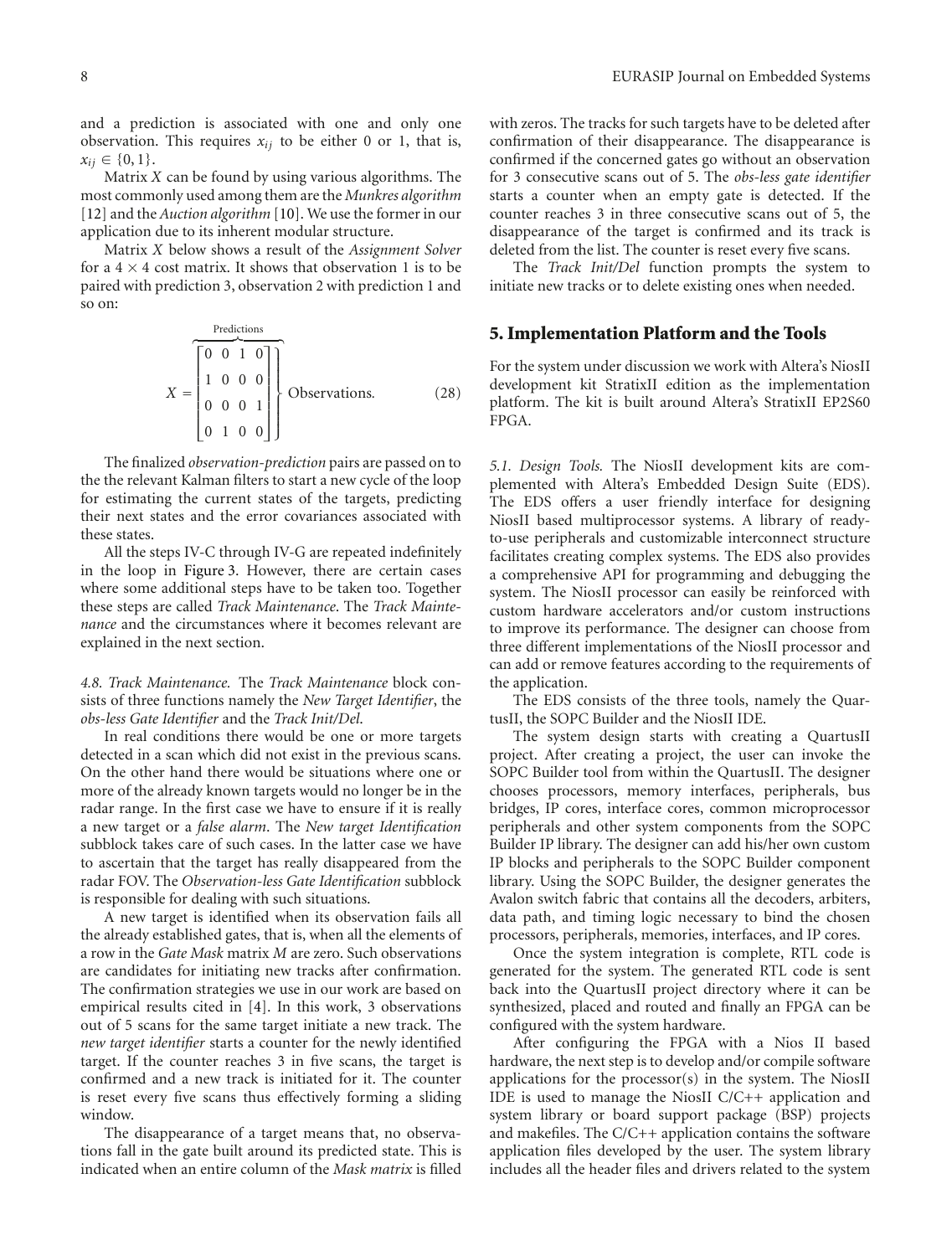![](_page_8_Figure_1.jpeg)

Figure 7: Munkres algorithm profile obtained through GProf.

![](_page_8_Figure_3.jpeg)

Figure 8: Profile of Munkres Algorithm obtained through Performance Counter.

hardware components. The system library can be used to select project settings such as the choice of *stdin, stdout, stderr* devices, system clock timer, system time stamp timer, various memory locations, and so forth. Thus using the system library, the designer can choose the optimum system configuration for an application.

*5.2. Application Profiling and the Profiling Tools.* A NiosII application can be profiled in several ways, the most popular among them being the use of the *GProf* profiler tool and the *Performance Counter* peripheral.

*5.2.1. GProf.* The *Gprof* profiler tool, called *nios2-elf-gprof*, can be used without making any hardware changes to the NiosII system. This tool directs the compiler to add calls to the profiler library functions into the application code.

The profiler provides an overview of the run-time behavior of the entire system and also reveals the dependencies among application modules. However adding instructions to each function call for use by the GNU profiler affects the code's behavior in numerous ways. Each function becomes larger because of the additional function calls to collect profiling information. Collecting the profiling information increases the entry and exit time of each function. The profiling data is a sampling of the program counter taken at the resolution of the system timer tick. Therefore, it provides an estimation, not an exact representation of the processor time spent in different functions [14].

*5.2.2. Performance Counter.* A performance counter peripheral is a block of counters in hardware that measure the execution time taken by the user-specified sections of the application code. It can monitor as many as seven code sections. A pair of counters tracks each code section. A 64 bit time counter counts the number of clock ticks during which the code in the section is running while a 32-bit event counter counts the number of times the code section runs. These counters accurately measure the execution time taken by designated sections of the C/C++ code. Simple, efficient and minimally intrusive macros are used to mark the start and end of the blocks of interest (the measured code sections) in the program [14].

Figure 7 shows the Munkres algorithm's profile obtained through Gprof. The algorithm was executed on NiosII/s with 100 MHz clock and 4 KB instruction cache. The *call to Munkres* represents the processor time of the overall algorithm for up to 20 obstacles. *Step* 1 through *Step* 6 represent the behavior of individual subfunctions which constitute the algorithm.

Figure 8 shows the profile of the same algorithm obtained through the performance counter for the same processor configuration. Clearly the two profiles have exactly the same form. The difference is that while Gprof estimates that for 20 obstacles the algorithm takes around 4500 ms to find a solution, the performance counter calculates the execution time to be around 1500 ms. This huge difference is due to the overhead added by Gprof when it calls its own library functions for profiling the code.

We profiled the application with both the tools. The Gprof was used for identifying the dependencies and the performance counter for precisely measuring the latencies. All the performances cited in the rest of the paper are those obtained by using performance counter.

#### **6. System Architecture**

We coded our application in ANSI C following the generally accepted efficient coding practices and the O3 compilation option. Before deciding to allocate processing resources to the application modules, we profiled the application to know the latencies, resource requirements and dependencies among the modules. Guided by the profiling results, we distributed the application over different processors as distinct functions communicating in a producer-consumer fashion as shown in Figure 9. Similar considerations have been proposed in [2, 15, 16].

The proposed multiprocessor architecture includes different implementations of the NiosII processor and various peripherals as system building blocks.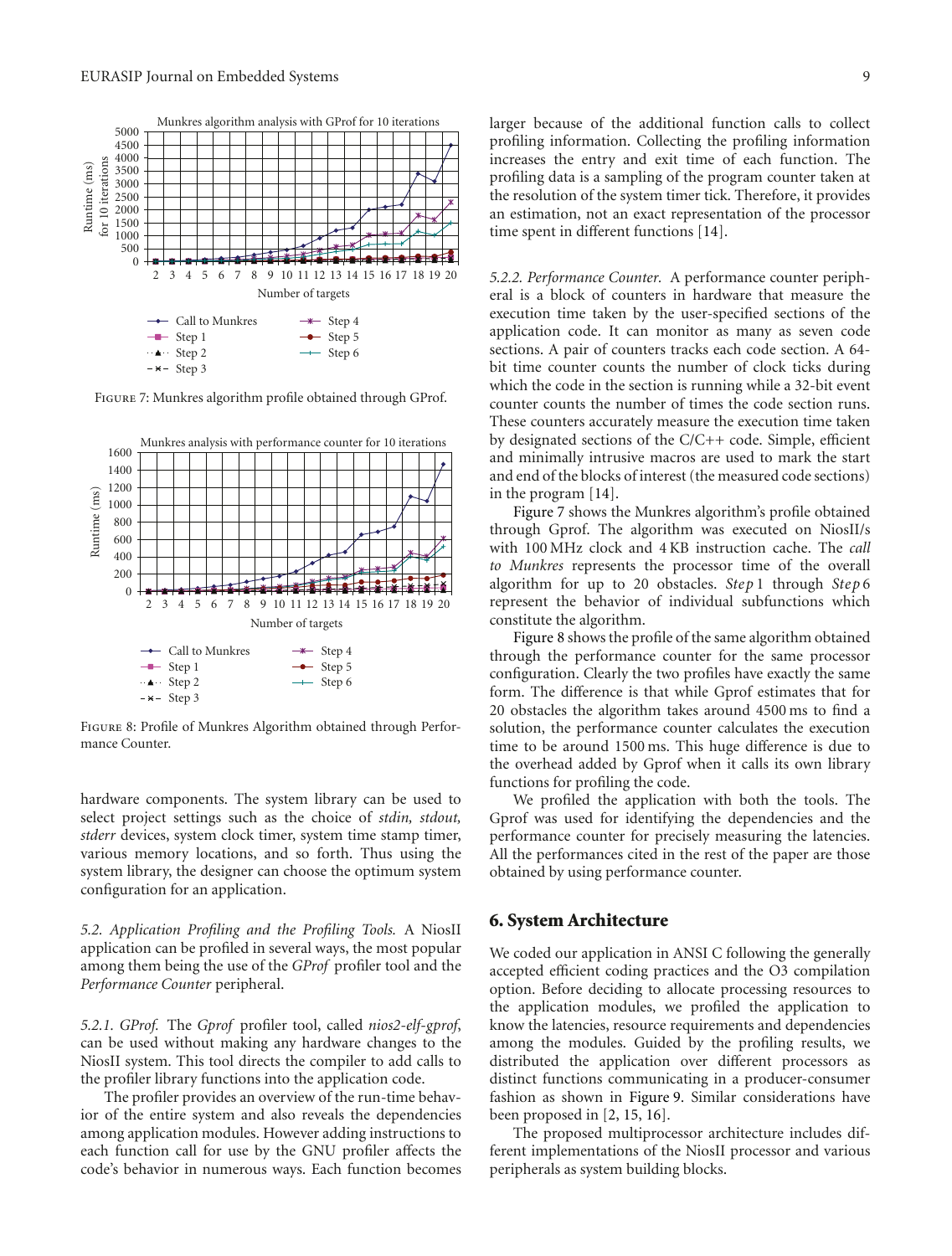![](_page_9_Figure_1.jpeg)

Figure 9: The proposed MPSoC architecture.

The NiosII is a configurable soft-core RISC processor that supports adding or removing features on a system-bysystem basis to meet performance or cost goals. A NiosII based system consists of NiosII processor core(s), a set of onchip peripherals, on-chip memory and interfaces to off-chip memory and peripherals, all implemented on a single FPGA device. Because NiosII processor systems are configurable, the memories and peripherals can vary from system to system.

The architecture hides the hardware details from the programmer, so programmers can develop NiosII applications without specific knowledge of the hardware implementation.

The NiosII architecture uses separate instruction and data buses, classifying it as *Harvard* architecture. Both the instruction and data buses are implemented as Avalon-MM master ports that adhere to the Avalon-MM interface specification. The data master port connects to both memory and peripheral components while the instruction master port connects only to memory components.

The Kalman filter, as mentioned earlier, is recursive algorithm looping around prediction and correction steps. Both these steps involve matrix operations on floating point numbers. These operations demand heavy processing resources to complete in a timely way. This makes the filter a strong candidate for mapping onto a separate processor. Thus for tracking 20 targets at a time, we need 20 identical processors executing Kalman filters.

The *Gate Computation* block regularly passes information to *Gate Checker* which in turn, is in constant communication with *Cost Matrix Generator*. In view of these dependencies, we group these three blocks together, collectively call them the *Gating Module* and map them onto a single processor to minimize interprocessor communication.

Interprocessor communication would have required additional logic and would have added to the complexity of the system. Avoiding unnecessary interprocessor communication is also desirable for reducing power consumption.

The *assignment-solver* is an algorithm consisting of six distinct iterative steps [12]. Looping through these steps demands a long execution time. Moreover, these steps have dependencies among them. Hence the assignment solver has to be kept together and cannot be combined with any of the other functions. So we allocated a separate processor to the assignment solver.

The three blocks of the *Track Maintenance* subfunction individually don't demand heavy computational resources, so we group them together for mapping onto a processor. As can be seen in Figure 9, every processor has an I-cache, a D-cache and a local memory. Since the execution time of the individual functions and their latencies to access a large shared memory, are not identical, dependence exclusively on a common system bus would become a bottleneck. Additionally, since the communication between various functions is of *producer-consumer* nature, complicated synchronization and arbitration protocols are not necessary. Hence we chose to have a small local memory for every processor and a large off-chip memory device as shared memory for non critical sections of the application modules. As a result the individual processors have lower latencies for accessing their local memories containing the performance critical codes. In Sections 7.2 and 7.4 we will demonstrate how to systematically determine the optimal sizes of these caches and the local memories.

Every processor communicates with its neighboring processors through buffers. These buffers are dual-port FIFOs with handshaking signals indicating when the buffers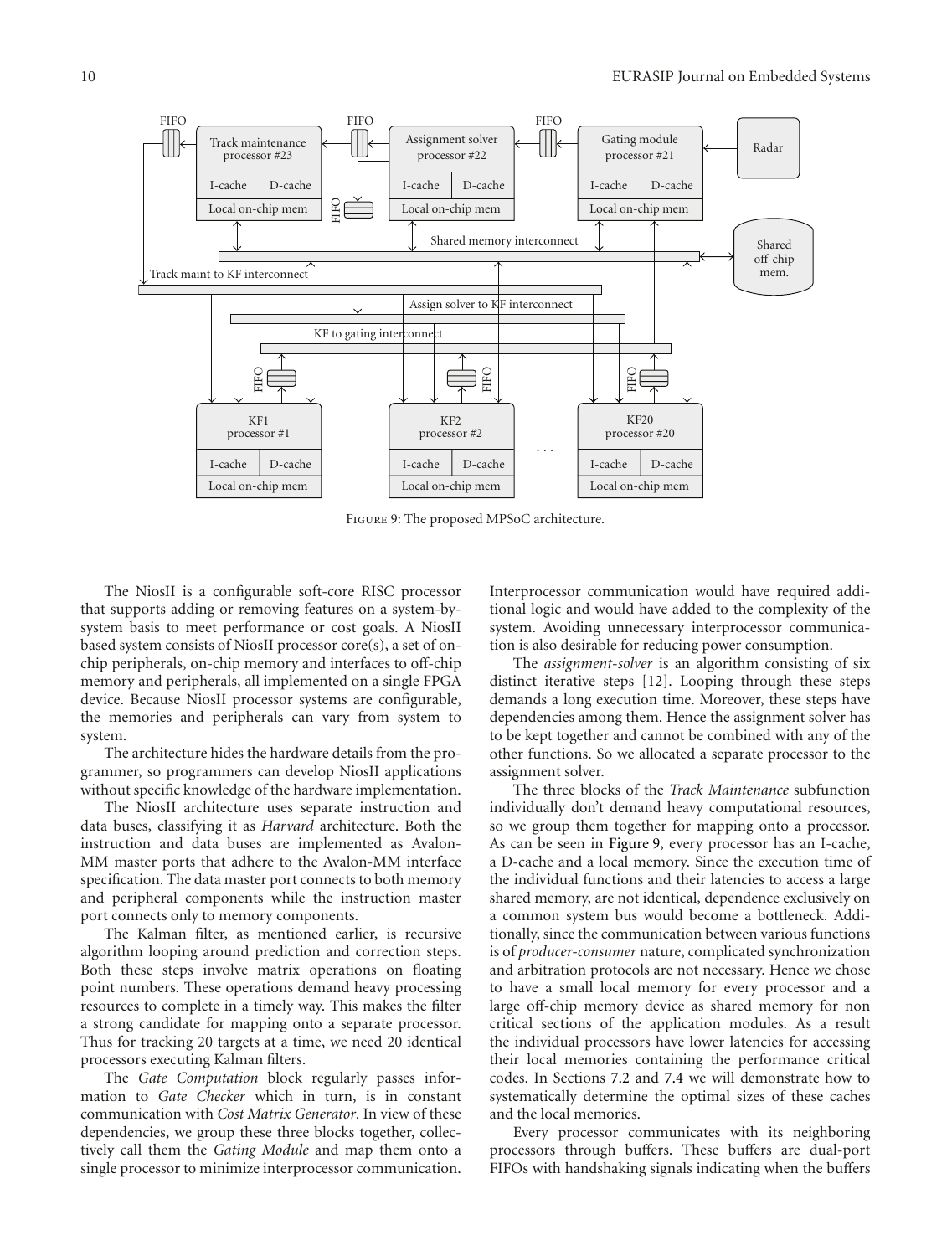are full or empty and hence regulating the data transfer between the processors. This arrangement forms a system level pipeline among the processors. At the lower level, the processors themselves have a pipelined architecture (refer to Table 1). Thus the advantages of pipelined processing are taken both at the system level as well as at the processor level. An additional advantage of this arrangement is that changes made to the functions running on different processors do not have any drastic effects on the overall system behavior as long as the interfaces remain unchanged. The buffers are flushed when they are full and the data transfer resumes after mutual consent of the concerned processors. The loss of information during this procedure does not affect the accuracy because the data sampling frequency as set by the radar PRT, is high enough to compensate for this minor loss.

Access to the I/O devices is memory-mapped. Both data memory and peripherals are mapped into the address space of the data master port of the NiosII processors. The NiosII processor uses the Avalon switch fabric as the interface to its embedded peripherals. The switch fabric may be viewed as a partial cross-bar where masters and slaves are interconnected only if they communicate. The Avalon switch fabric with the slave-side arbitration scheme, enables multiple masters to operate simultaneously [17]. The slave-side arbitration scheme minimizes the congestion problems characterizing the traditional bus.

In the traditional bus architectures, one or more bus masters and bus slaves connect to a shared bus. A single arbiter controls the bus, so that multiple bus masters do not simultaneously drive the bus. Each bus master requests the arbiter for control of the bus and the arbiter grants access to a single master at a time. Once a master has control of the bus, the master performs transfers with any bus slave. When multiple masters attempt to access the bus at the same time, the arbiter allocates the bus resources to a single master, forcing all other masters to wait.

The Avalon system interconnect fabric uses multimaster architecture with slave-side arbitration. Multiple masters can be active at the same time, simultaneously transferring data to independent slaves. Arbitration is performed at the slave where the arbiter decides which master gains access to the slave only if several masters initiate a transfer to the same slave in the same cycle. The arbiter logic multiplexes all address, data, and control signals from masters to a shared slave. The arbiter logic evaluates the address and control signals from each master and determines which master, if any, gains access to the slave next. If the slave is not shared,it is always available to its master and hence multiple masters can simultaneously communicate with their independent slaves without going through the arbiter.

*6.1. System Software.* When processors are used in a system, the use of system software or an operating system is inevitable. Many NiosII systems have simple requirements where a minimal operating system or a small footprint system software such as Altera's Hardware Abstraction Layer (HAL) or a third party real-time operating system is sufficient. We use the former because the available third party real time operating systems have large memory footprints

while one of our objectives is to minimize the memory requirements.

The HAL is a lightweight runtime environment that provides a simple device driver interface for programs to communicate with the underlying hardware. The HAL application programming interface (API) is integrated with the ANSI C standard library. The API facilitates access to devices and files using familiar C library functions.

HAL device driver abstraction provides a clear distinction between application and device driver software. This driver abstraction promotes reusable application code that is independent of the underlying hardware. Changes in the hardware configuration automatically propagate to the HAL device driver configuration, preventing changes in the underlying hardware from creating bugs. In addition, the HAL standard makes it straightforward to write drivers for new hardware peripherals that are consistent with existing peripheral drivers [17].

*6.2. Constraints.* The main constraints that we have to comply with are as follows.

We need the overall response time of the system to be less than the radar PRT which is 25 ms. This means that the slowest application module must have less than 25 ms of response time. Hence the first objective is to to meet this deadline.

The FPGA (StratixII EP2S60) we are using for this system, contains a total of 318 KB of configurable on-chip memory. This memory has to make up the processors' instruction and data caches, their internal registers, peripheral port buffers and locally connected dedicated RAM or ROM. Thus the second constraint is that the total on-chip memory utilization must not exceed this limit. We can use off-chip memory devices but they are not only very slow in comparison to the on-chip memory but they also have to be shared among the processors. Controlling access to shared memory needs arbitration circuitry which adds to the complexity of the system and further increase the access time. On the other hand we cannot totally eliminate the off-chip memory for the reasons stated above. In fact we must balance our reliance on the off-chip and on-chip memory in such a way that neither the on-chip memory requirements exceed the available amount of memory nor the system becomes too slow to cope with the time constraints.

Another constraint is the amount of logic utilization. We must choose our hardware components carefully to minimize the use of the programmable logic on the FPGA. Excessive use of programmable logic not only complicates the design and consumes the FPGA resources but also increases power consumption. For these reasons we optimize the hardware features of the the individual processors and leave out certain options when they are not absolutely essential for meeting the time constraints.

## **7. Optimization Strategies**

To meet the constraints discussed above, we plan our optimization strategies as follows.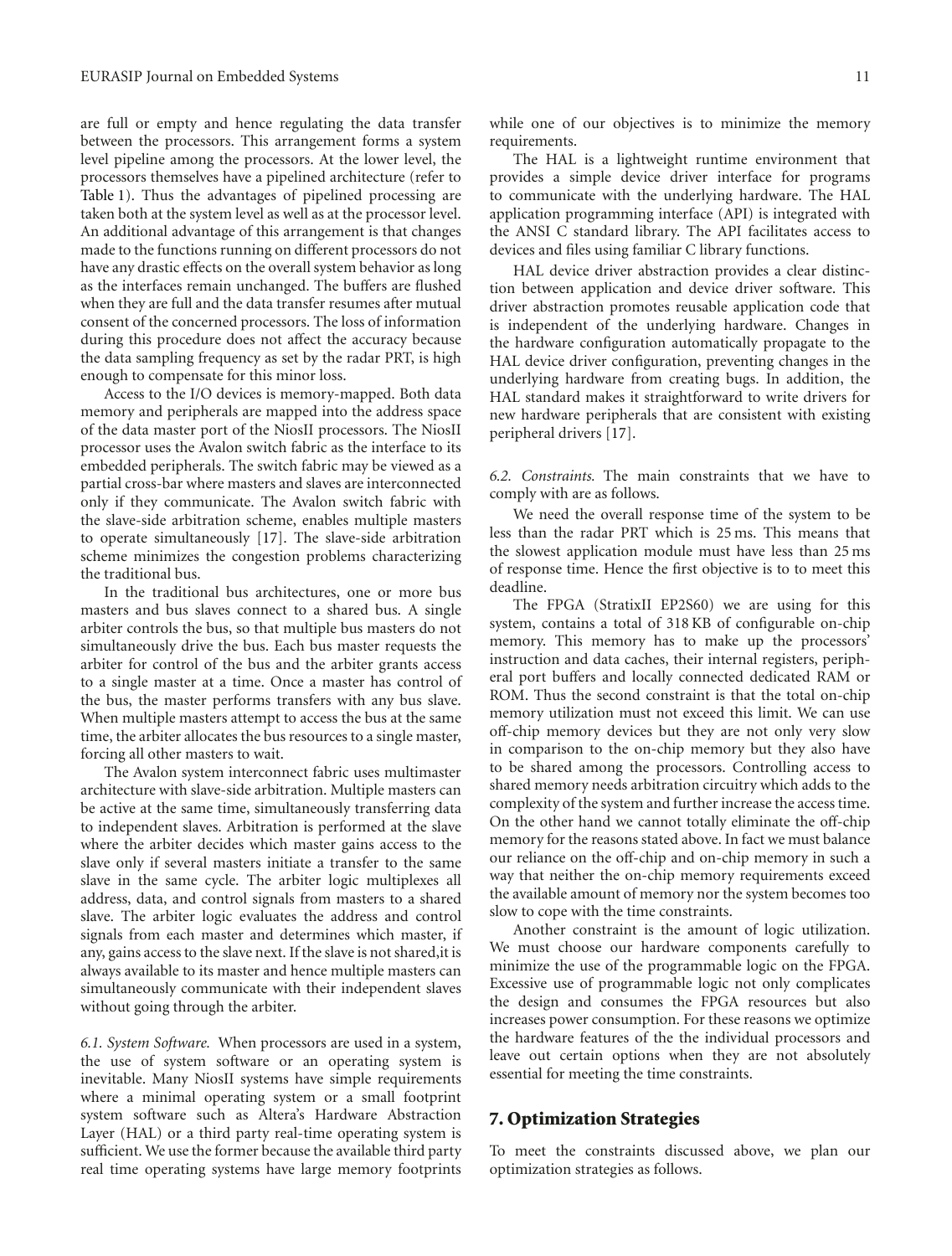Table 1: Different NiosII implementations and their features.

|                          | Nios II/f    | Nios II/s    | Nios II/e   |
|--------------------------|--------------|--------------|-------------|
|                          | Fast         | Standard     | Economy     |
| Pipeline                 | 6 Stages     | 5 Stages     | None        |
| <b>HW</b> Multiplier     | 1 Cycle      | 3 Cycles     | Emulated in |
| and Barrel Shifter       |              |              | Software    |
| <b>Branch Prediction</b> | Dynamic      | Static       | None        |
| Instr. cache             | Configurable | Configurable | None        |
| Data cache               | Configurable | None         | None        |
| Logic elements           | 1400-1800    | 1200-1400    | 600-700     |

- (i) Select the appropriate processor type for each module to execute it in the most efficient way.
- (ii) Identify the optimum cache configuration for each module and customize the concerned processor accordingly.
- (iii) Explore the needs for custom instruction hardware for each module and implement the hardware where necessary.
- (iv) Identify the performance critical sections in each module and map them onto the fast on-chip memory to improve the performance while keeping the onchip memory requirements as low as possible.
- (v) Look for redundancies in the code and remove them to improve the performance.

In the following sections we explain these strategies one by one.

*7.1. Choice of NiosII Implementations.* The NiosII processor comes in three customizable implementations. These implementations differ in the FPGA resources they require and their speeds. NiosII/e is the slowest and consumes the least amount of logic resources while NiosII/f is the fastest and consumes the most logic resources. NiosII/s falls in between NiosII/e and NiosII/f with respect to logic resource requirements and speed.

Table 1 shows the salient features of the three implementations of the NiosII processor.

Note here that the code written for one implementation of the processor will run on any of the other two with a different execution speed. Hence changing from one processor implementation to another requires no modifications to the software code.

The choice of the right processor implementation is dependent on the speed requirements of a particular application module and the availability of sufficient FPGA logic resources. Optimization of the architecture trades off the speed for resource saving or vice versa depending on the requirements of the application.

A second criterion for selecting a particular implementation of the NiosII processor is the need (or lack thereof) for instruction and data cache. For example if we can achieve the required performance for a module without any cache, the NiosII/e would be the right choice for running that module.

![](_page_11_Figure_15.jpeg)

Figure 10: Kalman Filter performances for different Caches Sizes.

![](_page_11_Figure_17.jpeg)

Figure 11: Kalman Filter performances with 4 KB I-cache.

On the other hand, if a certain application module needs instruction and data cache to achieve a desired performance, NiosII/f would be chosen to run it. If only instruction cache can enable the processor to run an application module with the desired performance then we shall use NiosII/s for that module. The objective is to achieve the desired speed with the least possible amount of hardware.

*7.2. I-Cache and D-Cache.* The NiosII architecture supports cache memories on both the instruction master port (instruction cache) and the data master port (data cache). Cache memory resides on-chip as an integral part of the NiosII processor core. The cache memories can improve the average memory access time for NiosII processor systems that use slow off-chip memory such as SDRAM for program and data storage.

The cache memories are optional. The need for higher memory performance (and by association, the need for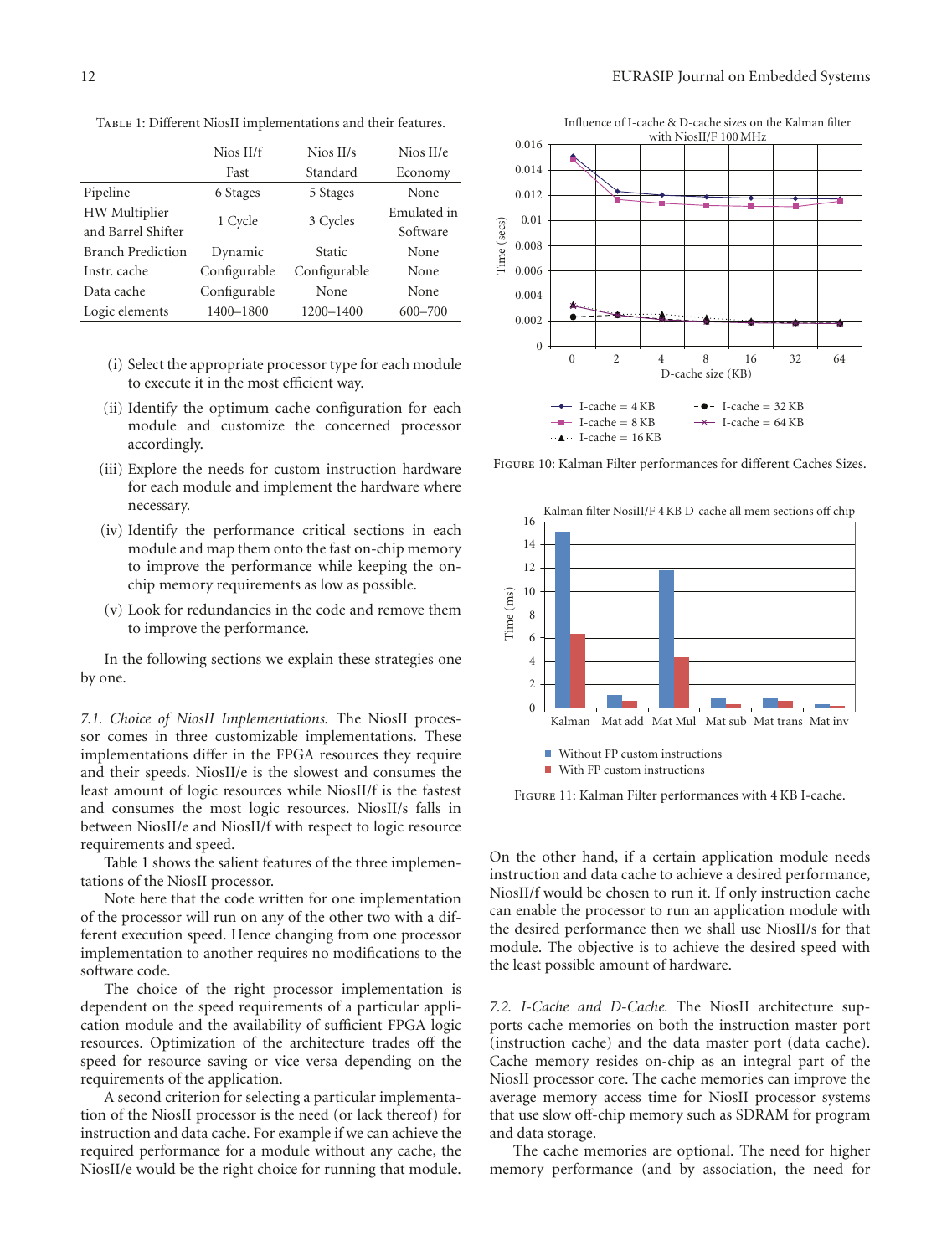Influence of I-cache & D-cache sizes on gating module

![](_page_12_Figure_2.jpeg)

Figure 12: Cache behavior for gating Module.

cache memory) is application dependent. Many applications require the smallest possible processor core, and can tradeoff performance for size. A NiosII processor core might include one, both, or neither of the cache memories. Furthermore, for cores that provide data and/or instruction cache, the sizes of the cache memories are user-configurable. The inclusion of cache memory does not affect the functionality of programs, but it does affect the speed at which the processor fetches instructions and reads/writes data.

Optimal cache configuration is application specific. For example, if a NiosII processor system includes only fast, on-chip memory (i.e., it never accesses the slow off-chip memory), an instruction or data cache is unlikely to offer any performance gain. As another example, if the critical loop of a program is 2 KB, but the size of the instruction cache is 1 KB, this instruction cache will not improve execution speed. In fact, an instruction cache may degrade performance in this situation [17]. We must determine the optimum instruction and data cache sizes that are necessary for achieving the desired performance for each module.

Both the Instruction and Data Cache sizes for NiosII/f can range from 0 KB to 64 KB in discrete steps of 0 KB, 2 KB, 4 KB, 8 KB, 16 KB, 32 KB, and 64 KB. We experimented with various combinations of I-cache and D-caches sizes to determine the optimum cache sizes for each module. In the following sections we discuss the outcome of these experiments and the guidance that we took from them.

*7.2.1. Kalman Filter Cache Requirements.* Using the performance counter with a NiosII/F processor, we measured the performance of the Kalman filter with different instruction and cache sizes. Figure 10 shows the influence of I-cache and D-cache sizes on the processor time of the Kalman filter running on NiosII/f with 100 MHz clock using the off-chip RAM.

Two very important conclusions can be drawn from this figure. One, whatever the I-cache or D-cache size, the processor time does not exceed 15 ms. Two, beyond 16 KB I-cache and 2 KB D-cache, the execution time is mostly independent of the D-cache size. Based on these observations, we can say that 16 KB is the optimum I-cache size for the processors executing the Kalman filters. However, as mentioned earlier, for tracking a maximum of 20 obstacles we need 20 of these processors. Viewed in isolation, 16 KB may not seem a large amount of memory but replicating it 20 times is practically not possible. To find out the total amount of memory required by this configuration, we compiled a QuartusII project with a NiosII/f having 16 KB I-cache. The total on-chip block memory used by a single processor, accounted for 7% of the memory available on our FPGA (StratixII EP2S60). Besides, we have to keep in mind that the other processors in the system also have on-chip memory requirements. Consequently we have to settle for a smaller Icache and hence lower speed to avoid this prohibitive on-chip memory usage.

The good news here is that even with 4 KB I-cache and no D-cache, the processor time is below the 25 ms threshold. Thus an I-cache of 4 KB would be the right choice for the Kalman filters in these circumstances. Furthermore, since we do not a use a D-cache, replacing NiosII/f by NiosII/s would help reduce the logic size from the 1400–1800 LEs range down to the 1200–1400 range which accounts for a sizeable gain in size, considering the 20 processors for the filters.

Figure 11 shows the performance of the Kalman filter on NiosII/s with 4 KB I-cache, no D-cache, 100 MHz clock and using off-chip memory exclusively. Even by keeping all memory sections in the off-chip device and using no floating point custom instructions, the runtime is around 15 ms. Thus we can conserve the scarce on-chip memory by using only 4 KB of I-cache for the processors running Kalman filters without slowing down the system beyond tolerable limits. The on-chip block memory usage in this case drops down to only 3% of that exploitable on the FPGA which is more than 50% drop. For 20 Kalman processors the total on-chip memory usage is 60% of that available to the user.

*7.2.2. Gating Module Cache Requirements.* The gating module's behavior with respect to the I-cache and D-cache is shown in Figure 12. A remarkable speed up is observed when I-cache size changes from 4 KB to 8 KB and again when it changes from 8 KB to 16 KB. Beyond 16 KB the speed up for the I-cache is insignificant.

The D-cache size does not matter much as long as it is more than zero. The overall processor run time is minimum (70 ms) when I-cache size is 16 KB and D-cache size is 2 KB. Therefore, the right I-cache and D-cache sizes for the Gating module are are 16 KB and 72 KB, respectively. The total onchip memory usage for the processor with this configuration is 8% of that available on the FPGA. This also includes the memory used by the internal registers of the processor.

Using these cache sizes we charted the performance of the processor while varying the number of obstacles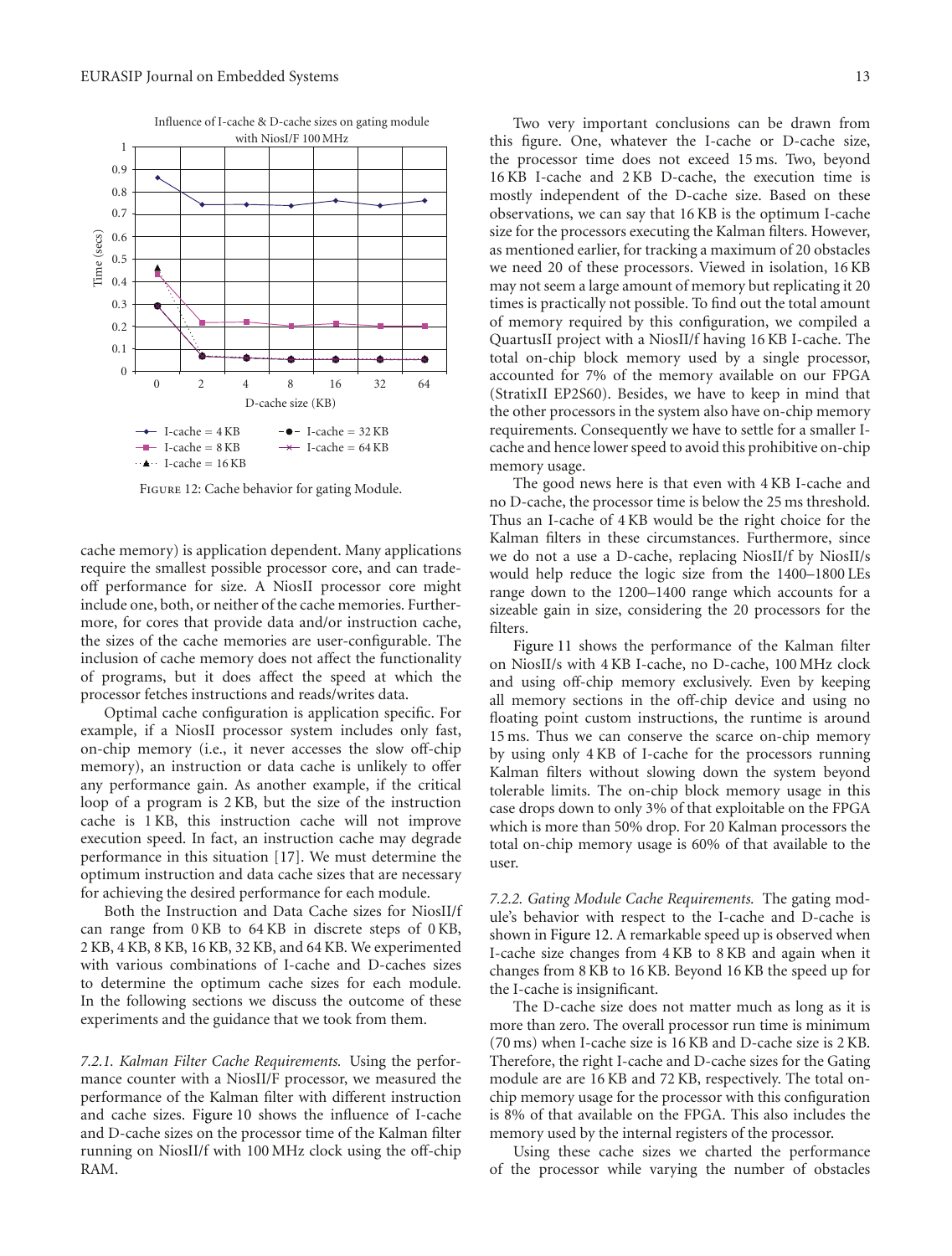![](_page_13_Figure_2.jpeg)

Figure 13: Gating Module performances with 16 KB I-cache and 2 KB D-cache.

from 2 through 20 as shown in Figure 13. The *Innov d* and *Innov\_a* calculators are two subroutines used by the *Gate Mask Generator* function to calculate distance and angle innovations. The sum of the times taken by these two subroutines is roughly equal to the time taken by the *Gate Mask Generator*. The *Gate Checker* and the *Gate Mask Generator* functions are in turn called by *Cost Mat Gen* which is the top level function of the *Gating module*. The *Cost Mat Gen* represents the overall behavior of the whole *Gating Module*.

Although the overall runtime for 20 obstacles is minimum (70 ms) for the given configuration, yet it is much higher than the 25 ms we are aiming for. In Sections 7.3.2 and 7.4.2 we discuss the techniques employed for further improving this execution time.

*7.2.3. Munkres Algorithm Cache Requirements.* Using a cost matrix with floating point elements and a range of instruction and data cache sizes, Munkres algorithm showed the behavior depicted in Figure 14.

The first observation here is that when the D-cache size is more than zero, the runtime decreases profoundly whatever the I-cache size. Looking closely at the figure we can eliminate 4 KB from the list of competitors for the I-cache size. An 8 KB I-cache along with 16 KB D-cache results in the minimum execution time, that is, 71.07 ms. Hence this is the optimum I-cache/D-cache combination for this module. A NiosII system with these cache sizes uses 9% of the on-chip block memory available on the FPGA.

Figure 15 shows the performance of the algorithm using this system composition for the number of obstacles ranging from 2 to 20.

We notice here that the two main contributors to the total runtime are *Step* 4 and *Step* 6. This is because these two functions contain nested loops and they are invoked multiple times during the solution finding process.

Effects of I-cache & D-cache sizes on Munkres algorithm

![](_page_13_Figure_11.jpeg)

Figure 14: Cache performances for Munkres Algorithm.

Munkres algorithm on NiosII/F 100 MHz, 8 KB I-cache, 16 KB D-cache using off chip SDRAM

![](_page_13_Figure_14.jpeg)

Figure 15: Munkres Algorithm performance with 8 KB I-cache and 16 KB D-Cache.

The overall run time for 20 obstacles, is 71 ms which is higher than the 25 ms bound. We need to further optimize the processor to decrease this runtime. In Sections 7.3.3, 7.4.3, and 7.5 we explain the steps taken for achieving this goal.

*7.3. Floating Point Custom Instructions.* The floating-point custom instructions, optionally available on the NiosII processor, implement single precision floating-point arithmetic operations in hardware. They accelerate floating-point operations in NiosII C/C++ applications. The basic set of floating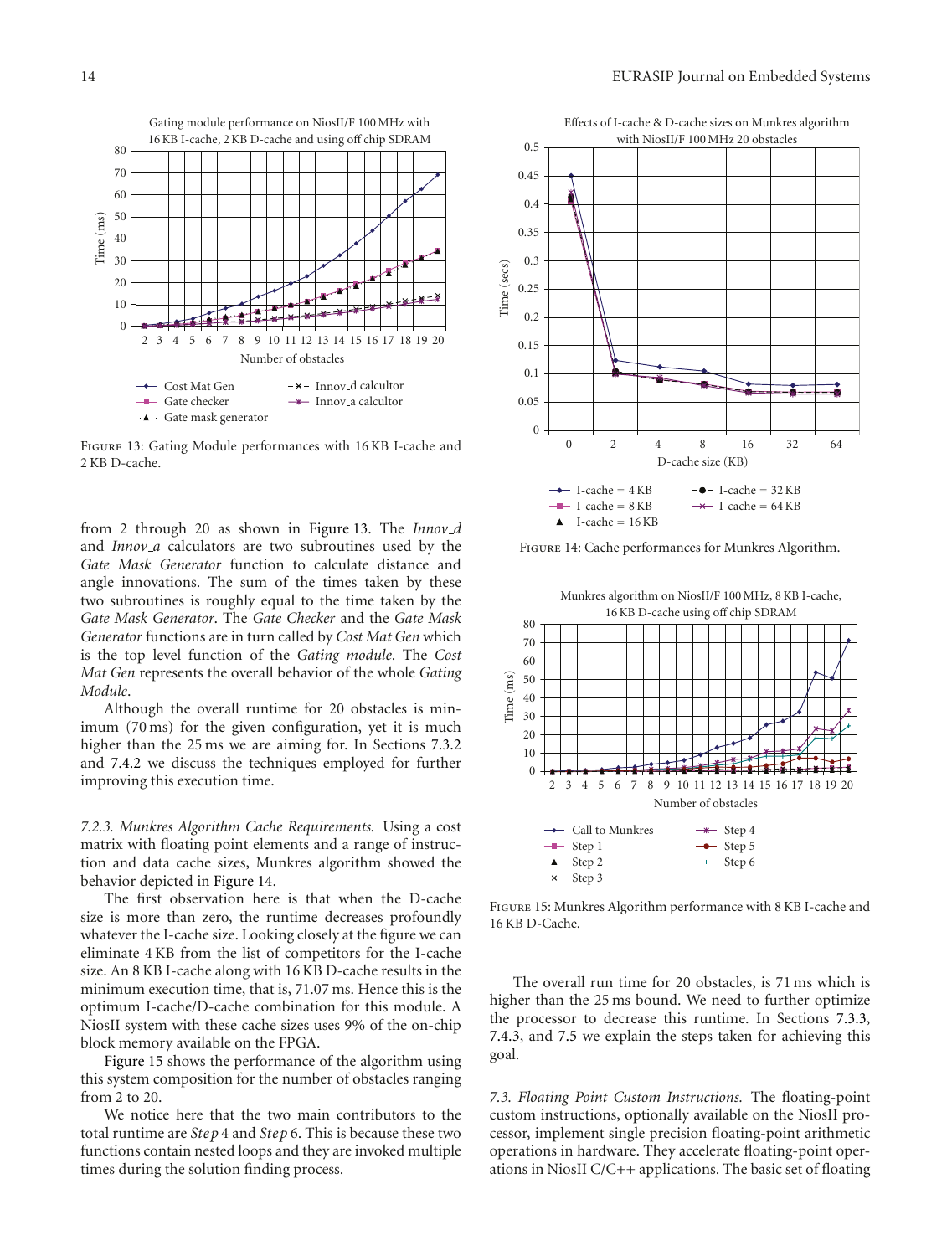point custom instructions includes single precision floatingpoint addition, subtraction, and multiplication. Floatingpoint division is available as an extension to the basic instruction set.

The NiosII software development tools recognize a *C* code that takes advantage of the floating-point instructions present in the processor core. When the floating-point custom instructions are present in the target hardware, the NiosII compiler generates the code to use the custom instructions for floating-point operations, including addition, subtraction, multiplication, division and the *newlib* math library [14].

The best choice for a hardware design depends on a balance among floating-point usage, hardware resource usage and system performance. While the floating-point custom instructions speed up floating-point arithmetic, they add substantially to the size of the hardware design. When resource usage is an issue, it is advisable to rework the algorithms to minimize floating-point arithmetic (see Section 7.5).

We used the floating point custom instructions in the processors to assess the tradeoffs between performance and hardware size for each processor. Sections 7.3.1, 7.3.2 and 7.3.3 examine the outcome of this assessment and the recommendations based thereon.

*7.3.1. Kalman Filter and Floating Point Custom Instructions.* As mentioned earlier, the Kalman filter's runtime never exceeds 15 ms so there is no need at the moment to accelerate it further at the cost of precious FPGA resources. Nevertheless we tested the floating point custom instructions' impact on the Kalman filter's performance for better understanding the trade-offs and for exploring the opportunities for the eventual future optimization. Figure 11 shows the results of these tests.

An overall speed up of more than 50% is achieved in comparison to the scenario when no floating point custom instructions are used. The most significant improvement is witnessed in case of the *Mat Mul* subfunction. This improvement can be attributed to two factors. One, *Mat Mul* relies heavily on floating point multiplication and second, it is called 11 times in a single iteration of the filter algorithm. Floating point custom instructions are the most effective in such situations hence this remarkable improvement. This speed up comes at the cost of a bulkier hardware. The hardware size increases by 8% when floating point custom instructions are used. We stick to our earlier decision of using regular NiosII/s with 4 KB I-cache and no other add-ons for the Kalman filter in the present work. Since the use of floating point instructions reduces the execution time for the Kalman filter considerably, in our future work we will take this option to process more than one targets per processor.

*7.3.2. Gating Module and Floating Point Custom Instructions.* In case of the *Gating Module* the use of floating point custom instructions is a necessity rather than an option. The reason is that even with the optimum cache size selection, the *Gating Module* takes 70 ms to execute. Moreover, the Gating

module runs on only one processor so we don't have to replicate the floating point custom instructions hardware. Figure 16 shows the performance of the *Gating Module* after the floating point custom instructions are added to the processor.

Floating point custom instructions with NiosII processor for the *Gating Module* improve the overall performance by approximately 50%. If we compare Figure 16 with Figure 13, we notice two interesting differences between the two figures. The first and very obvious difference is the drop from 70 ms to 37 ms of the overall runtime for 20 obstacles.

The second difference is that the curve for the *Gate Checker*, which was earlier above the *Innov a* and *Innov d*, is now below them. This change in behavior is due to the fact that in addition to the floating point multiplication and division, the *Gate Checker* uses the *sqrt*() function of the ANSI C math library. The *sqrt*() function itself relies on multiply and divide operations internally. Hence the floating point custom instructions improve the performance of the *Gate Checker* more than the *Innov a* and *Innov d* which do not use the *sqrt*() function.

Although by using the floating point custom instruction we managed to bring the execution time from 70 ms down to 37 ms for the *Gating Module*, yet we are still above our 25 ms target. In Section 7.4.2, we explore other possibilities of improving the performance of the *Gating Module* even further.

*7.3.3. Munkres Algorithm and Floating Point Custom Instructions.* Floating point custom instructions bring Munkres algorithm's execution time from 71 ms down to 47 ms for 20 obstacles, as shown in Figure 17.

Although this is a 33.8% improvement yet 47 ms is almost twice the time we aim to attain, that is, 25 ms. This motivates us to look for ways and means to further decrease this time. To arrive at this goal, we employ several techniques as explained in Sections 7.4.3 and 7.5.

*7.4. On-Chip versus Off-Chip Memory Sections.* The HALbased systems are linked using an automatically generated linker script that is created and managed by the NiosII IDE. The linker script controls the mapping of the code and the data within the available memory sections. It creates standard code and data sections (*.text*, .*data*, *and* .*bss*), plus a section for every physical memory device in the system.

Typically, the *.text* section is reserved for the program instructions. The *.data* section is the part of the object module that contains initialized static data, for example, initialized static variables, string constants, and so forth. The *.bss* (Block Started by Symbol) section defines the space for non initialized static data. The *heap* section is used for dynamic memory allocation, for example, when *malloc*() or *new*() are used in the C or C++ code, respectively. The *stack* section is used for holding the return addresses (program counter) when function calls occur.

In general, the NiosII design flow automatically specifies a sensible default partitioning. However, we may wish to change the partitioning in certain situations. For example, to improve the performance, we can place performance-critical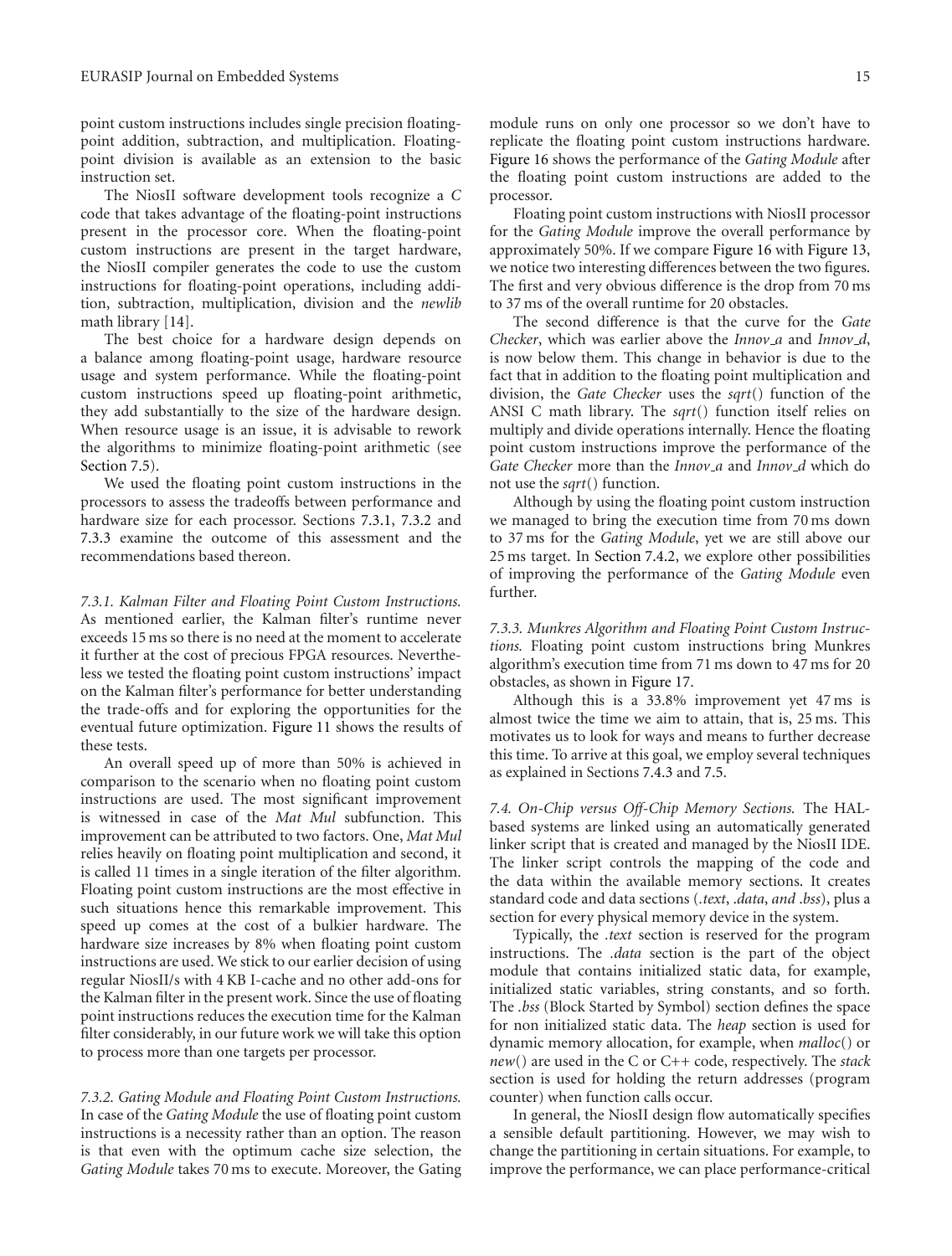I-cache, 2 KB D-cache and floating point custom instructions Time (ms)  $\theta$ 5 10 15 20 25 30 35 40 Number of obstacles 2 3 4 5 6 7 8 9 10 11 12 13 14 15 16 17 18 19 20 ← Cost Mat Gen Gate checker ·· ▲·· Gate mask generator  $\times$  - Innov<sub>-d</sub> calcultor  $\rightarrow$  Innov<sub>-a</sub> calcultor

Gating module performance on NiosII/F 100 MHz with 16 KB

Figure 16: Gating Module performance with 16 KB I-cache, 2 KB D-Cache and Floating Point Custom Instructions.

Munkres algorithm on NiosII/F 100 MHz, 8 KB I-cache,

![](_page_15_Figure_4.jpeg)

Figure 17: Munkres Algorithm performance with 8 KB I-cache, 16 KB D-Cache and Floating Point Custom Instructions.

code and data in the fast on-chip RAM. In these cases, we have to allocate the memory sections manually.

We can control the placement of the *.text*, *.data*, *heap* and *stack* memory partitions by altering the NiosII system library or BSP settings. By default, the *heap* and the *stack* are placed in the same memory partition as the *.rwdata* section. We can place any of the memory sections in the on-chip RAM if needed, to achieve the desired performance.

Ideally we would put all the memory sections in the fast on-chip memory but the amount of the on-chip memory in

TABLE 2: Memory requirements of various application modules.

| Section Name                      | Memory Foot Print  |  |  |  |  |  |
|-----------------------------------|--------------------|--|--|--|--|--|
| Kalman filter                     |                    |  |  |  |  |  |
| Whole Code + Initialized Data     | 81 KB              |  |  |  |  |  |
| text Section alone.               | 69.6 KB            |  |  |  |  |  |
| data Section alone.               | 10.44 KB           |  |  |  |  |  |
| stack Section alone approximately | 2 <sub>KB</sub>    |  |  |  |  |  |
| heap section alone approximately  | 1 KB               |  |  |  |  |  |
| Gating module                     |                    |  |  |  |  |  |
| Whole Code + Initialized Data     | 63 KB              |  |  |  |  |  |
| text Section alone.               | 51.81 KB           |  |  |  |  |  |
| data Section alone.               | 8.61 KB            |  |  |  |  |  |
| stack Section alone               | approximately 2 KB |  |  |  |  |  |
| heap section alone                | approximately 1 KB |  |  |  |  |  |
| Munkres algorithm                 |                    |  |  |  |  |  |
| Whole Code + Initialized Data     | 62 KB              |  |  |  |  |  |
| text Section Alone                | 52.34 KB           |  |  |  |  |  |
| data Section Alone.               | 10.44 KB           |  |  |  |  |  |
| stack Section Alone.              | approximately 2 KB |  |  |  |  |  |
| heap section alone                | approximately 1 KB |  |  |  |  |  |

the FPGA is limited. Hence we have to rely greatly on the off-chip SDRAM or SSRAM. However accessing the off-chip memory is inherently far slower than the on-chip memory. Moreover, different processors would have to go through the arbitration logic to access the shared off-chip memory device. This would increase the memory access time even further. Consequently, on the one hand we cannot use the off-chip memory exclusively since it would slow the system down beyond the acceptable limits. On the other hand, we have to minimize our dependence on on-chip memory for each processor due to the scarcity of the on-chip memory. We therefore have to balance our reliance on dedicated on-chip memory and the shared off-chip memory without compromising the performance too much.

Compiling the application modules in the NiosII IDE gives us an estimate of the memory needs of these modules. We selected the appropriate compiler compression options to generate a compact object code for each module. Table 2 summarizes the memory requirements of all the application modules.

We can see in this table that the memory requirements of the whole code and the *.text* sections for all the modules are too high to be accommodated in the on-chip memory. However if a certain module uses *malloc*() or *new*() abundantly, placing the *heap* section in the on-chip memory can improve its speed by a large margin. Similarly if a module makes frequent calls to other functions, putting the *stack* section in the on-chip memory can help achieve a higher execution speed for that module.

We performed experiments by placing the memory sections for the different modules in the off-chip and the onchip memories and observed some interesting results. These results are discussed in the following sections.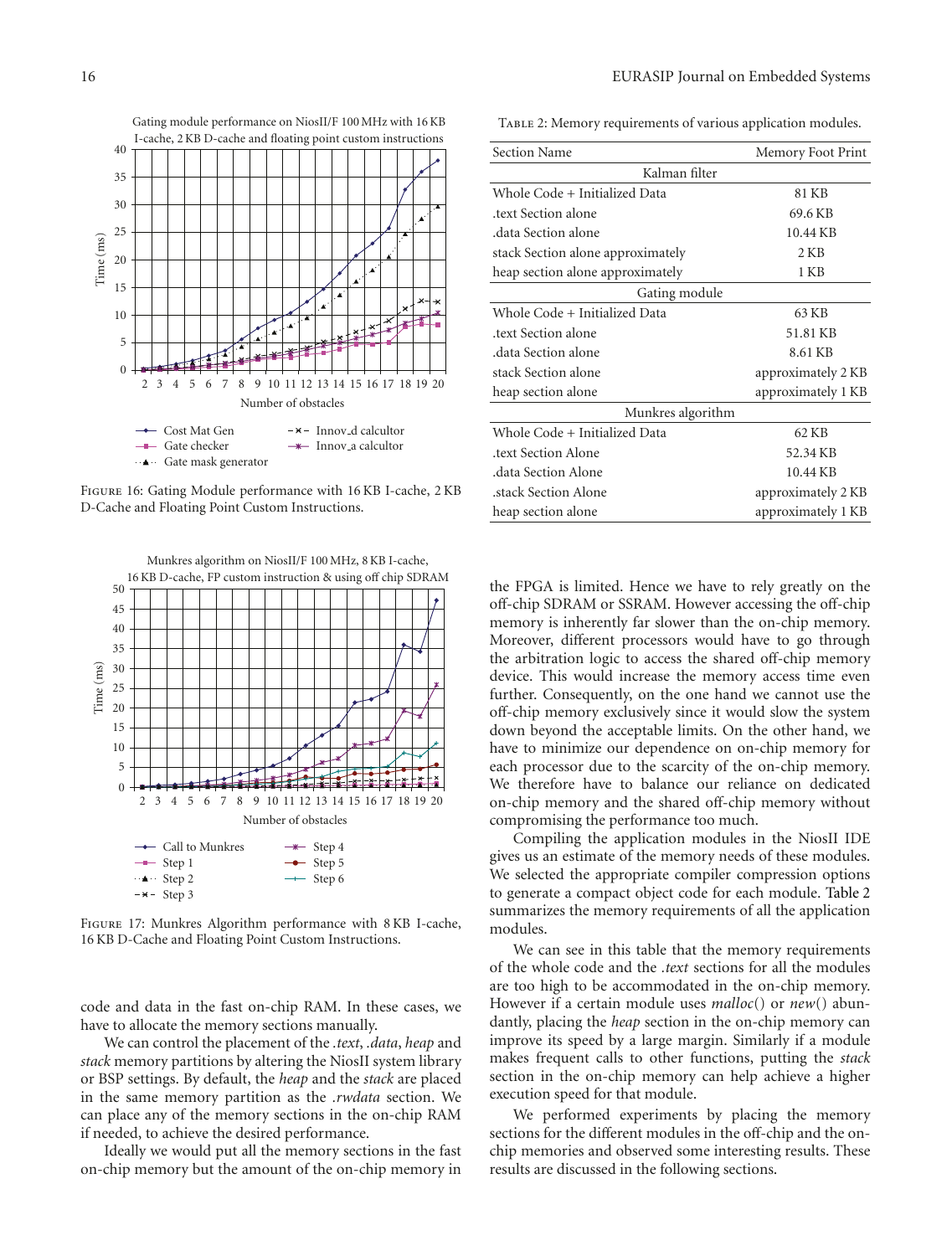*7.4.1. Kalman Filter and Memory Sections.* Although the Kalman filter takes 15 ms with only 4 KB I-Cache and no further optimization, yet we investigated the prospects of improving it further through on-chip memory placement. The outcome of this investigation is summarized in Figure 18. As before *Kalman* represents the overall algorithm and the other bars are its constituent subfunctions. These results are obtained with 4 KB I-cache and using floating point instructions.

Even with all memory sections in the off-chip device, the runtime is 6.35 ms while moving only the *stack* section to the on-chip memory reduces this time by more than 50%. Since the *stack* section of the memory requires only 2 KB, we can bring the time down to 3.2 ms by connecting 2 KB of on-chip dedicated memory to the processors for the *stack* and using a NiosII/S with 4 KB of I-cache and floating point custom instructions. One of our experiments showed that if we use a NiosII/f with 16 KB I-cache and 2 KB D-cache and all the other optimizations implemented, we can reduce the processing time for the filter to 1 ms. This opens up a new venue for our future work where we shall route several targets into a Kalman filter to reduce the number of processors for the filters. With this arrangement, we have two options. We can reduce the number of processors for the filters from 20 to 2 and thereby losing some of the flexibility. Alternatively, we can run all the 20 filters on separate processors and guarantee flexibility of being able to switch to other types of filters instead of the Kalman filter depending on the target characteristics. At the moment we are using the latter option.

*7.4.2. Gating Module and Memory Sections.* The *Gating Module*'s performance for different memory placement experiments is shown in Figure 19. Here we can deduce that a minimum execution time of 22 ms for 20 obstacles can be achieved by keeping all the memory sections in the on-chip memory. But this would require the on-chip RAM to be at least 61 KB. This combined the I-cache and D-cache, adds up to 79 KB. Obviously this is a very high requirement considering the limited amount of the on-chip memory. The next best solution of 23 ms is obtained when we place the *stack* and the *heap* sections in the on-chip memory. There is a very small speed loss but in this case only 3 KB of dedicated on-chip memory is sufficient to get this speed up. Clearly this is a considerable gain in onchip memory saving compared to the earlier requirement of 79 KB. So the *Gating Module* can operate satisfactorily by using a NiosII/F processor with 16 KB I-cache, 2 KB D-cache, 3 KB dedicated on-chip RAM and floating point custom instructions.

The Innov<sub>-d</sub> and Innov<sub>-a</sub> calculators together account for more than half the execution time taken by the gating module (cf. Figure 16). Executing these two on separate processors in parallel will pave the way for scaling the system for more than 20 targets. As an alternative scaling solution we are currently experimenting on DSP-VLIW processors to exploit data level parallelism and hardware accelerators, since after the optimizations, we have enough space available for adding more circuitry (see Section 10).

*7.4.3. Munkres Algorithm and Memory Sections.* Placing various memory sections on chip does not have a noteworthy influence on the Munkres algorithm performance, although there was some improvement as shown in Figure 20. We gain only 6 ms if all the memory sections are put on chip. The next best gain is achieved by putting the *heap* on chip. this is due to the use of a few *malloc*() statements in the code. While neither of these gains is enough to reduce the execution time below 25 ms, the former is not even feasible given the memory foot print of the algorithm. We have to look elsewhere for a possible and practicable solution. The following section explains our approach to this issue.

*7.5. Floating Point versus Integer Cost Matrix For Munkres Algorithm.* Munkres algorithm operates on the cost matrix iteratively to find an optimum solution. It looks for the minimum value in every column and row of the cost matrix such that only one value in a row and a column is selected. It comes out with a solution when the sum of the selected elements of the cost matrix reaches its minimum. This procedure remains the same whether the elements of the cost matrix are floating point numbers or integer numbers. We found out that if we truncate the fractional part of the floating point elements of the cost matrix, the final solution is the same as in the case of the floating point cost matrix. Hence we can replace the floating point cost matrix by a "representative" integer cost matrix without sacrificing the accuracy of the final solution. This does not require that the all the elements of the cost matrix have to be different from one another; the algorithm still finds a unique solution even if all the elements of the cost matrix have the same numerical value hence it does not require "distinct" integer values in the cost matrix. The advantage of this manipulation however, is that with the integer cost matrix the mathematical operations become simpler and faster, reducing the runtime of the algorithm by a large margin. Additionally, using an integer cost matrix obviates the need for the floating point custom instruction hardware. Consequently the size of the processor is reduced by 8%.

We made the necessary modifications to the Munkres algorithm and the cost matrix generating function to incorporate this rearrangement. A glimpse of the advantage of these transformations can be seen in Figure 21 which shows the optimal cache configuration for the integer version of the Munkres algorithm.

Certainly 8 KB I-cache and 16 KB D-cache are still the best choices, the point worth noting here is that with the integer cost matrix, the runtime for the overall algorithm drops down to 24 ms as opposed to the 82 ms with floating point cost matrix (refer to Figure 14). This drop takes place while all the memory sections are placed in the off-chip SDRAM.

The Munkres algorithm analysis shows the following facts: Step 4 and Step 6 are the most time consuming subfunctions of the algorithm in the same order (cf. Figure 17). Although, after optimization, for 20 targets a single processor executes the algorithm within the required time interval, yet to scale the system up for more than 20 targets, these subfunctions can be executed on separate processors in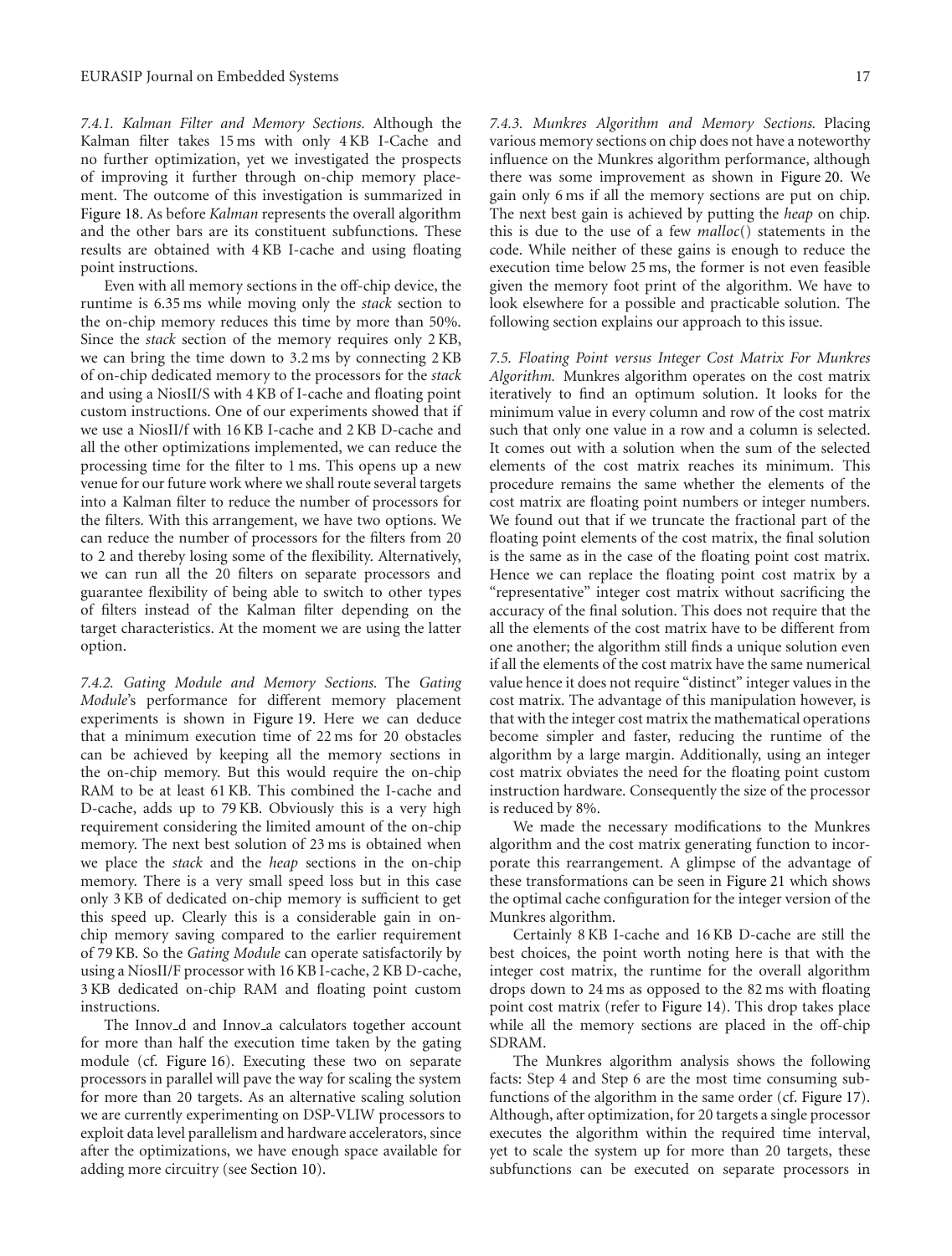![](_page_17_Figure_1.jpeg)

FIGURE 18: Effects of on chip and off chip memory sections on Kalman Filter performances.

![](_page_17_Figure_3.jpeg)

FIGURE 19: Effects of on chip and off chip memory sections on Gating Module.

parallel, to reduce the execution time of the algorithm. In a similar fashion to Gating Module, as an alternative, we are currently experimenting with DSP-VLIW processors to exploit data level parallelism and hardware accelerators.

*7.6. Track Maintenance.* So far we have not mentioned the track maintenance block of the MTT application in the context of optimization. The reason for this deliberate omission is that a very short processing time is required for this block. A simple NiosII/e processor executes this block in 8 ms. In future we may even eliminate this processor and run the track maintenance block as a second task on one of the other processors.

Effects of various memory sections on the performance of Munkres algorithm for 20 obstacles

![](_page_17_Figure_8.jpeg)

FIGURE 20: Effects of on chip and off chip memory sections on Munkres algorithm performances.

![](_page_17_Figure_10.jpeg)

Figure 21: Cache Behavior for Munkres Algorithm with Integer Cost Matrix.

## **8. Discussion**

After the success of the last optimization of the Munkres algorithm discussed in Section 7.5, we investigated the other modules for similar optimizations. We found out that this technique cannot be extended to all the modules in the application for the following reasons.

(i) The Kalman filter calculates the predicted states, prediction error covariances, estimated states and estimation error covariance for the targets. The differences in the values of these quantities from one radar scan to another are very small and they occur to the right of the decimal point. It takes hundreds of scans for these changes to flow over to the left of the decimal point. Hence the integer part of these floating point numbers remain unchanged for hundreds of scans. Nevertheless, these small differences play an important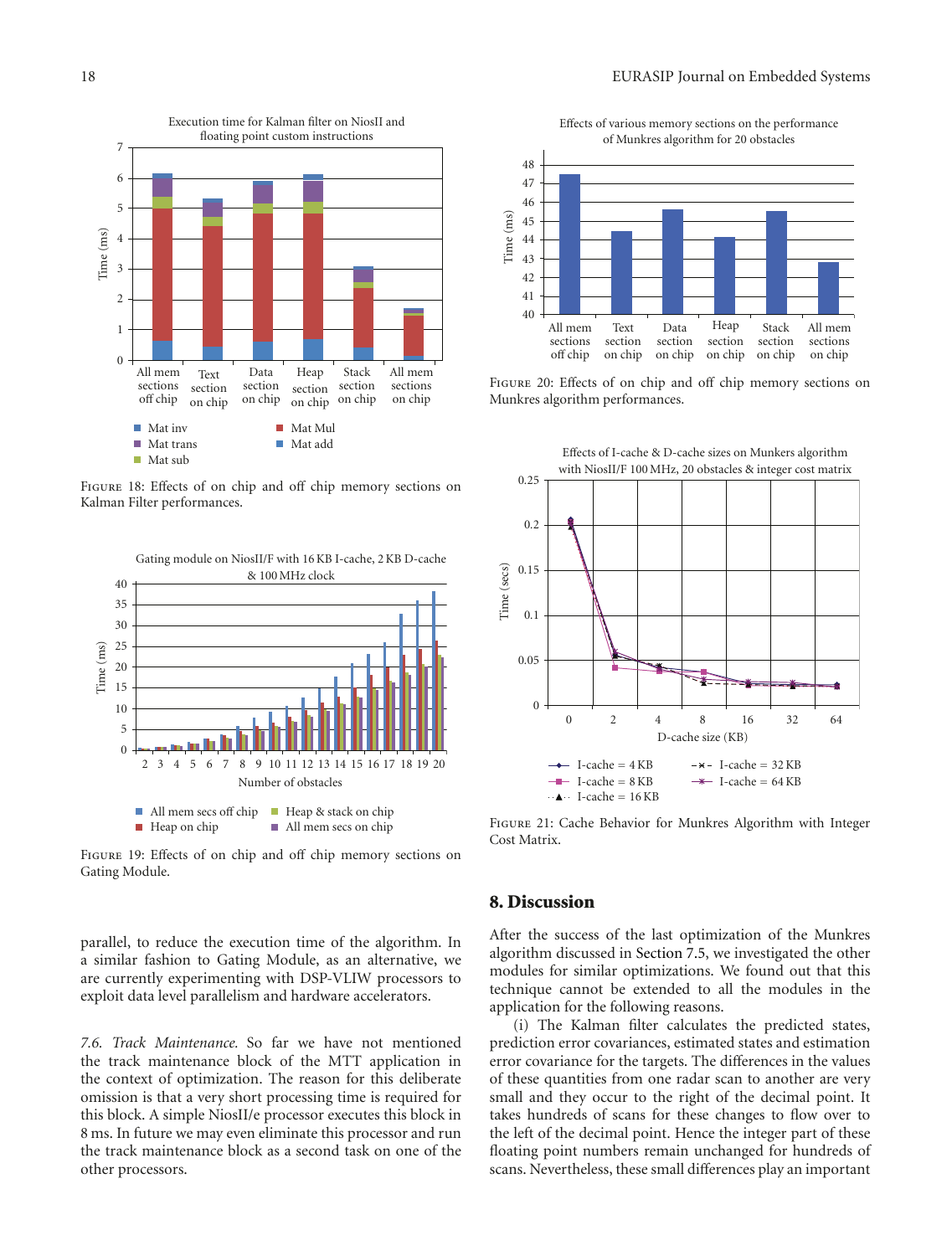role not only in the filter itself but also in the Gating Module.

In the filter, the estimated state and estimation error covariance are fed back to the prediction stage of the filter. The prediction stage uses them as the basis of predictions for the next scan. If we use just the integer parts of quantities, there would be no change in the estimated values for hundreds of scans. Obviously, this would introduce an error into the predictions. Due to the cyclic feedback between the prediction and correction stages of the filter, an avalanche of errors would be generated in a few seconds.

(ii) The predicted states and the prediction error covariances are also used by the *Gating Module* to locate the centers of the probability gates and to calculate the difference between the measured and the predicted target coordinates, that is, *innov d* and *innov a*, respectively. If we use only the integer part of the predicted and measured coordinates, there would be two catastrophic errors introduced into the system. First, because of the nonchanging integer parts of the predicted coordinates, the gates would be centered at the same fixed locations for hundreds of scans. Second, for the same reasons, *innov d* and *innov\_a* would remain zero for hundreds of cycles. Zero innovations mean that the predicted coordinates are exactly identical to the measured coordinates which is practically impossible.

(iii) The *Gating Module* uses the prediction error covariance to calculate the dimensions of the probability gates. Using the constant integer part of the covariance would fix the gate dimensions to a constant size for hundreds of scans. This again, is unrealistic and would inject even more error into the system.

(iv) For the Munkres algorithm (the *Assignment Solver*) the case is different. The *Assignment Solver* is the last step of the application loop. By the time the application reaches this step, most of the floating point operations have already been completed resulting in the *Cost Matrix*. The output of the *Assignment Solver* is the *Matrix X* which has either 1 *s* or 0 *s* as its elements. The 1's in the matrix are used to identify the most probable *observation*-*prediction* pairs. No arithmetic operations are performed on the *Matrix X*.

Altera provides a tool called C2H compiler which is intended to transform *C* code into a hardware accelerator. At a stage in our work we tried this tool but it turned out that it has some serious limitations. It can be used for codes operating only on integers. So, for the above stated reasons, we could use it only for the Munkres algorithm. But again, the tool can accelerate only a single function and that function too must not involve complex computations. So we could not use it for *Step* 4 and *Step* 6 of the algorithm where we needed it most. The tool simply stops working when we try to accelerate either of these two functions.

In case of small functions (like *Step* 3) where it does work, the hardware size of the accelerator is almost half that of the processor to which it is attached while the speedup is nominal. In brief, if this tool is improved to remove these limitations it can be very useful. In its current status it is far from its stated goals.

#### **9. Related Work**

To our understanding, comprehensive literature about the implementation of a complete MTT system in FPGA, does not exist. Works about the application of MTT to DAS's are even harder to find.

Some work has been done on different isolated components of the MTT system but in different contexts. For example an implementation of the Kalman filter only, is proposed in [18]. It is not only limited to the filter but it also is a fully hardware implementation. As mentioned earlier in the introduction, fully hardware designs lack the flexibility and programmability needed for the ever evolving modern day embedded applications. Moreover, the authors report two alternative implementations of the Kalman filter namely the Scalar-Based Direct Algorithm Mapping (SBDAM) and the Matrix-Based Systolic Array Engineering (MBSAE). The former consumes 4564 logic cells whereas the latter consumes 8610 logic cells for a single filter each. Apart from the large sizes, the internal components of both the implementations are manually organized and re-organized to get the desired performance. This is obviously not scalable and repeatable in a complex system like ours where the filter is not the only component to be optimized.

An attempt to implement an MTT system in hardware for a maritime application is documented in [19]. In addition to being a completely hardware implementation, the work presented here is inconclusive.

The data association aspect of MTT has been dealt with nicely in [11] but the physical implementation of the system is not a consideration in this work. Only matlab simulations are reported for that part of the MTT.

Although the title of [20] sounds very close to our work, yet this work describes the theory of the Extended Kalman Filter (EKF) with a smoothing window. The paper discusses the velocity estimation of slow moving vehicles and emphasizes on the necessity of reducing the liberalization errors in the process. While the paper presents a viable solution to the problem of liberalization errors in EKF, the physical implementation of the EKF or the tracking system does not figure among the objectives of the work.

A systolic array based FPGA implementation of the Kalman filter only, is reported in [21]. This work concentrates on the use of a matrix manipulation algorithm (Modified Faddeev) for reducing the complexity of the computation. This article again, presents an interesting account of implementing the Kalman filter in an efficient way. In cases where very fast filtering is the main objective, this may be a good solution.

In fact software forms of the algorithms like EKF [20] and Modified Faddeev based implementation of the Kalman filter [21] can be easily integrated into our system. For example EKF is useful in situations where a target exhibits a abrupt changes in its dynamic behavior as in hilly regions. Similarly, other algorithms like [21] can be added on if required. So the works discussed above can be considered as complementary rather than competitors to our work.

Most of the available works treat the individual components of the MTT (mainly the Kalman filter) in isolation.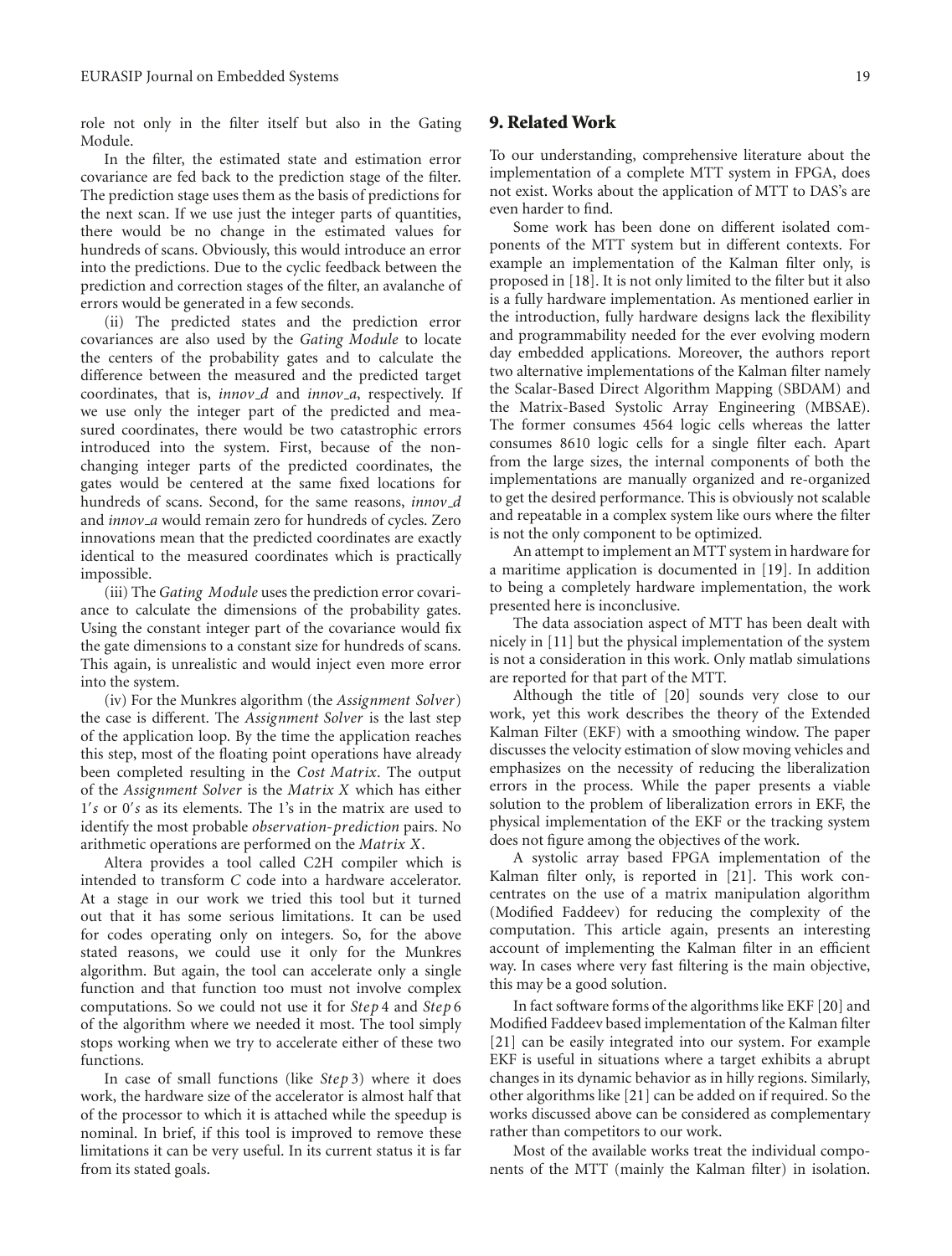However, putting these and other components together to design a coherent MTT application and adapting it to automotive safety utilization, is not a trivial task.

Our work is unique in several aspects. In contrast to the works mentioned above, we consider a complete MTT system implementation. Our reconfigurable MPSoC architecture of the system is inherently flexible, programmable and scalable. Thus it can evolve very easily with advances in technology and with improvements in application algorithms. Moreover, the use of several concurrently running processors meets the overall real time deadlines. Several low frequency processors running concurrently consume less power compared to a single processor with a high clock frequency and doing the same job [5]. The reconfigurability of the processors and other components in our design, allow for customizing them according to application requirements while keeping the hardware size as small as possible. The system we propose is a complete plug-and-play solution that can be easily integrated with the existing electronic systems onboard a vehicle.

#### **10. Summary and Conclusion**

We presented the procedure we adopted for designing and optimizing an application specific MPSoC. The Multiple Target Tracking (MTT) application is designed for Driver Assistance Systems (DAS). These systems are used in vehicles for collision avoidance and early warning for assisting the driver.

First, we described a general view of the MTT application and then we presented our own approach to the design and development of the customized application for Driver Assistance. We developed the mathematical models for the application and coded the application in ANSI C. We divided the application into easily manageable modules that can be executed in parallel.

After developing the application, we profiled it to identify performance bottlenecks and dependencies among the application modules. This helped us in allocating processing resources to the application modules and in laying out our optimization strategies. Using three different hardware implementations of the NiosII soft core embedded processor and other components, we devised a heterogeneous MPSoC architecture for the system.

To formulate our optimization strategies we also identified the constraints to be met. The constraints include the 25 ms time limit for the application execution, the limited amount of available on-chip memory and the size of the system hardware.

To avoid overusing the on-chip memory we optimized the I-cache and D-cache sizes for each application module. Understanding the I-cache and D-cache requirements not only helped us in accelerating the system but also in selecting the right configuration of the NiosII processor for each module.

The optimum cache configurations reduced the execution times by at least 50%. The *Gating Module* and the *Assignment Solver* needed further acceleration to arrive at

20 EURASIP Journal on Embedded Systems

TABLE 3: Summary of the final system.

|                    | Kalman   | Gating | Munkres | Track Maint. |
|--------------------|----------|--------|---------|--------------|
| Number<br>of proc. | 20       | 1      | 1       | $\mathbf{1}$ |
| <b>NIOSII</b>      | S        | F      | F       | E            |
| type               |          |        |         |              |
| I cache            | 4        | 16     | 8       | $\mathbf{0}$ |
| in KB              |          |        |         |              |
| D cache            | $\Omega$ | 2      | 16      | $\mathbf{0}$ |
| in KB              |          |        |         |              |
| Local mem          | $\theta$ | 3      | 3       | $\mathbf{0}$ |
| in KB              |          |        |         |              |
| % Mem. used        | 60       | 8      | 9       | 1            |
| on FPGA            |          |        |         |              |
| FP custom          | No       | Yes    | No      | No           |
| instructions       |          |        |         |              |
| Run time           | 15       | 23     | 24      | 8            |
| in mSec            |          |        |         |              |

FPGA resource usage (LEs) Stratix II EP2S60 (total 60,000 LEs)

![](_page_19_Figure_14.jpeg)

Figure 22: System Hardware Size.

25 ms cut-off set by the radar PRT. We incorporated the floating point custom instructions hardware in the relevant processors to accelerate them further. Floating Point Custom instructions reduced the runtime from 70 ms to 37 ms (47% speedup) for the *Gating Module* and from 71 ms to 47 ms (34% speedup) for the *Assignment Solver*. To bring these times below 25 ms, we needed to speed these modules up even more.

Shifting the whole application to the fast on-chip memory could greatly improve the speed however it is not feasible due to the large memory footprint of the application and the limited amount of the on-chip memory. We experimented with placing different memory sections like the *stack* and the *heap* in the fast on-chip RAM. Placing only the *stack* and the *heap* memory sections on-chip for the *Gating Module*, brought the runtime down to 23 ms which is below the 25 ms cut-off and hence we settled for it.